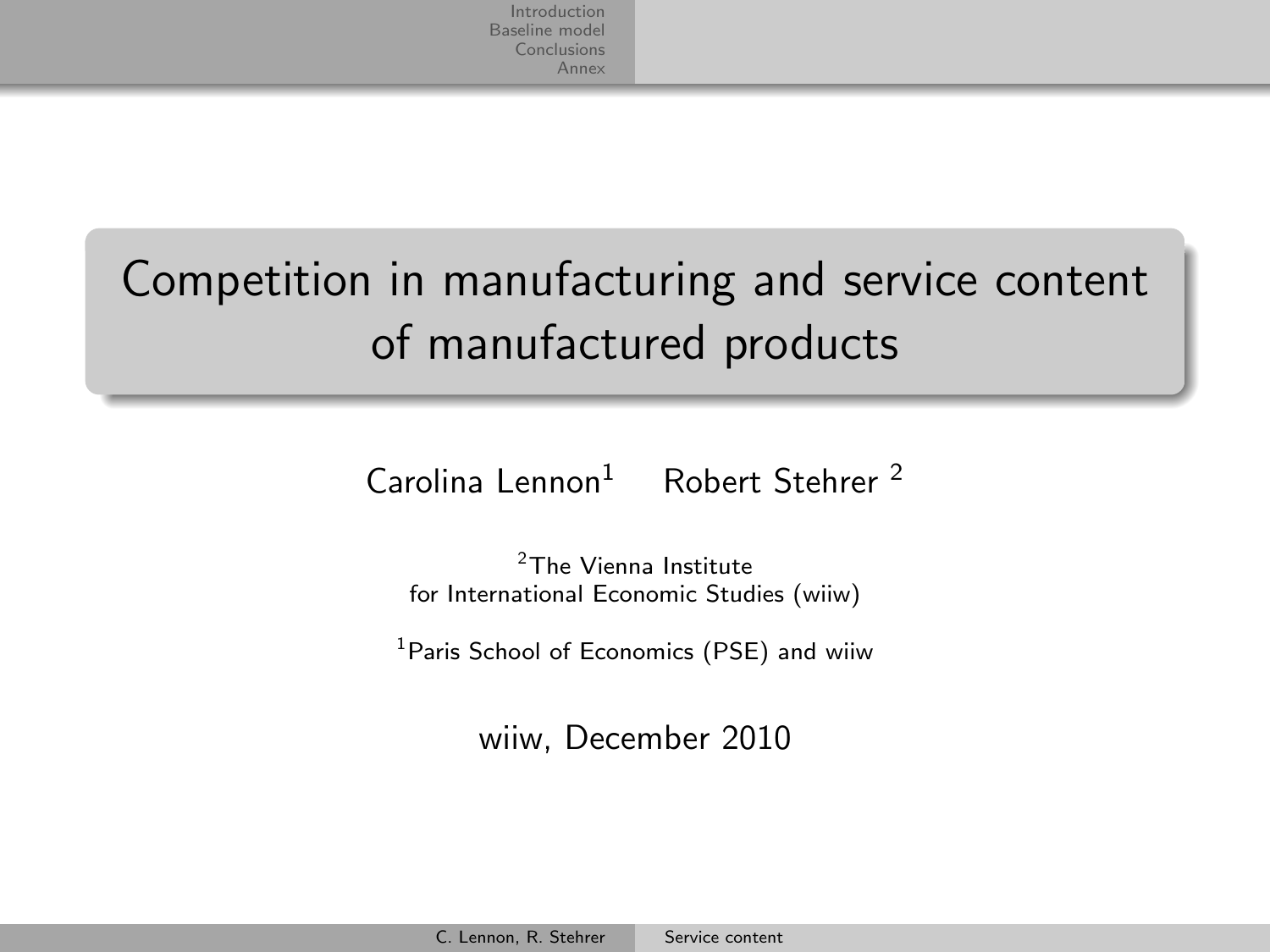[Introduction](#page-1-0) [Context](#page-5-0)

### The main question

An empirical work

Does the **service content of manufactured products** increase with competition in manufacturing?

- Post-sales services (repairing, product's guarantee, call centers)
- Distribution (home delivery, distribution points, virtual shops, phone sales etc)
- Marketing (advertisement, brand differentiation and loyalty programs),
- <span id="page-1-0"></span>Finance (credit schemes)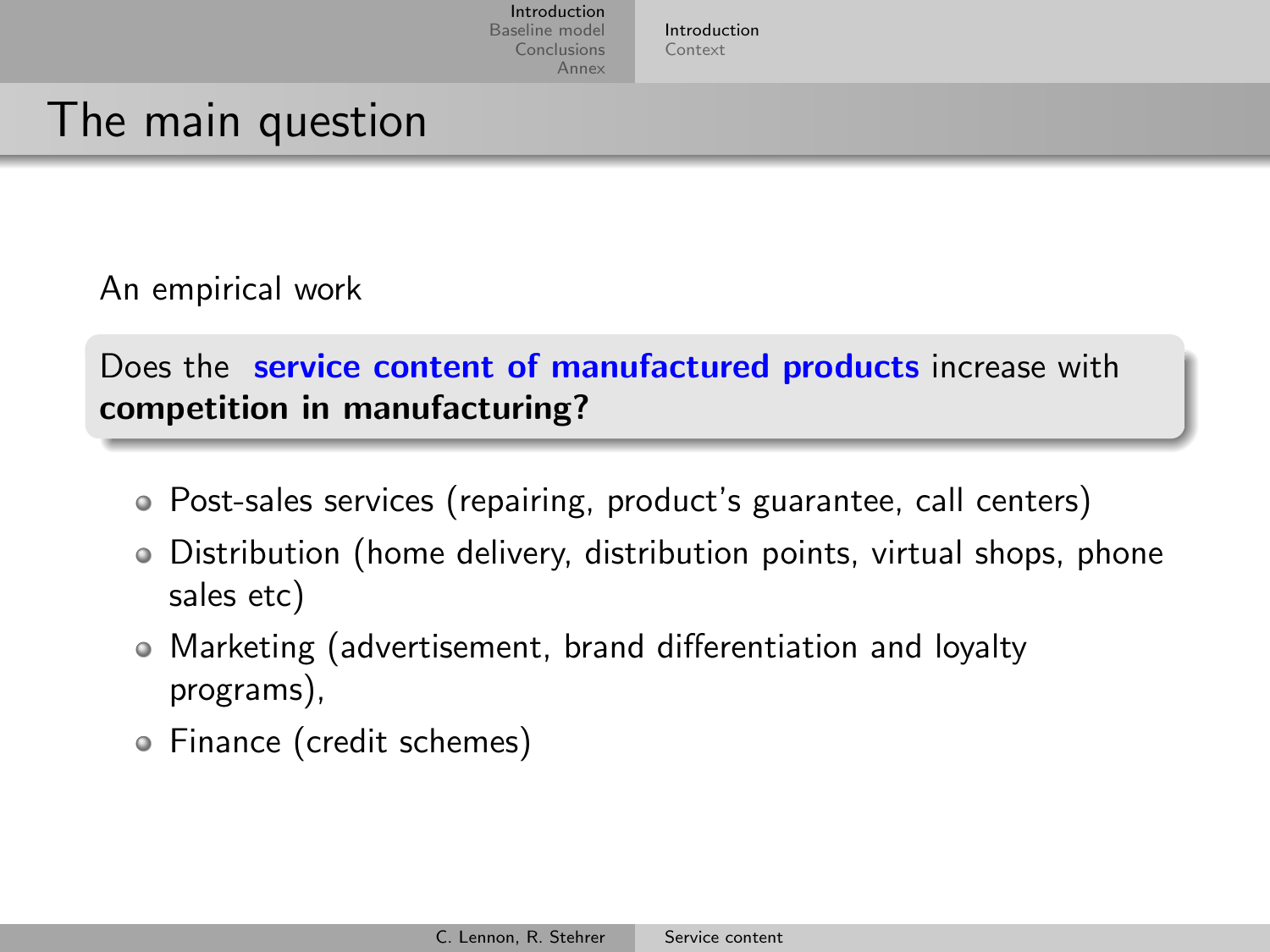[Introduction](#page-1-0) [Context](#page-5-0)

## Main result

### Positive relationship between the service content and competition in manufacturing

⇑ competition in the car industry in the USA in 2001

⇒

⇑ services in the car industry in the USA in 2001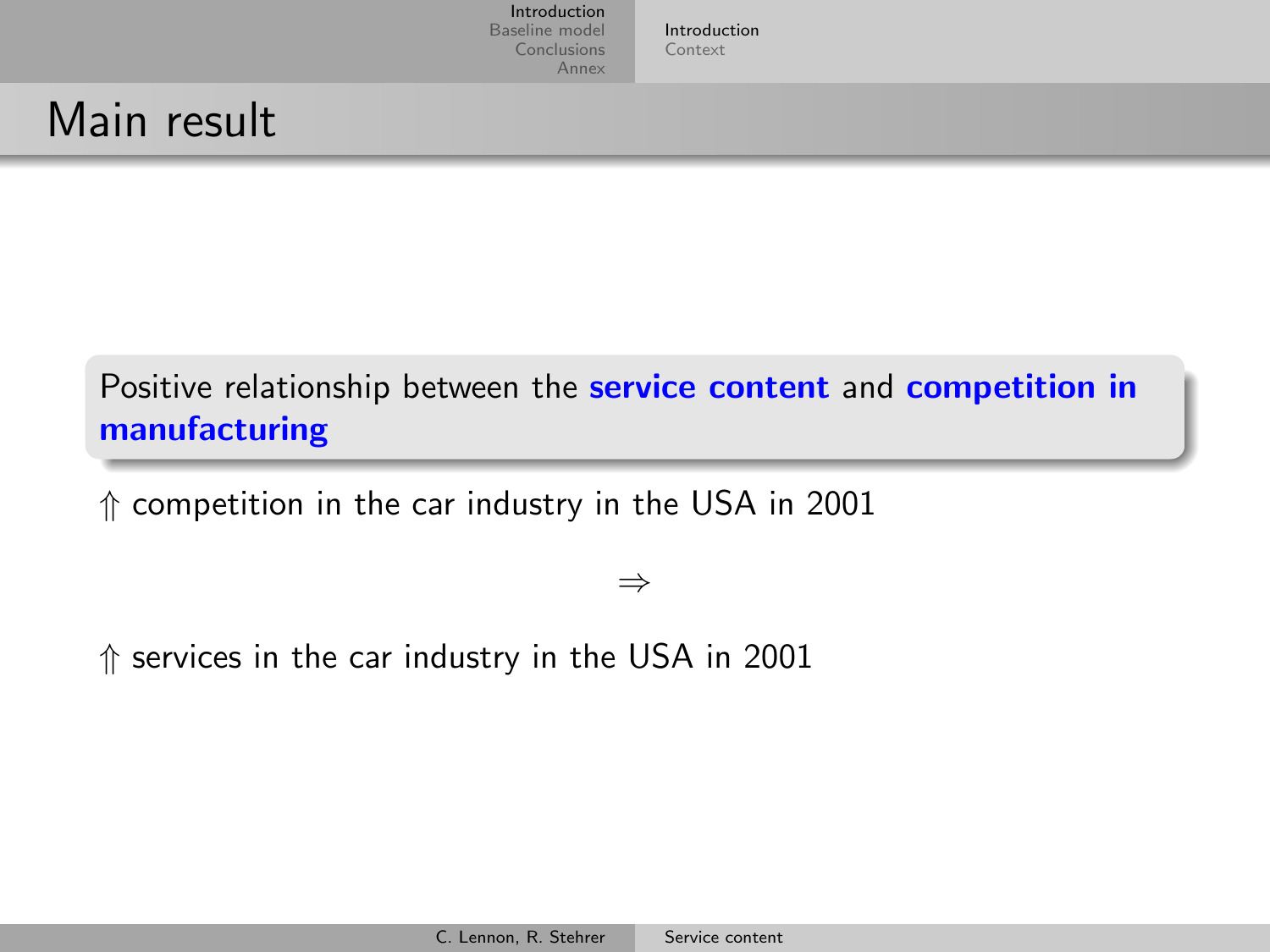[Introduction](#page-1-0) [Context](#page-5-0)

### The beginnings of the idea inspired by Horn and Shy (1996) "Bundling and International Market Segmentation"

- Analytical framework
- Oligopoly game
- In which manufacturers can choose whether to bundle their products with services or not
- Trade liberalization (  $\Uparrow$  competition)  $\Rightarrow \Uparrow$  service content.
	- Since bundling products with services allows them to segment the market and to reduce competition.
- $\Rightarrow$  Losses for the firm offering only the base product
- $\Rightarrow$  Profit gains for the firm bundling its products with services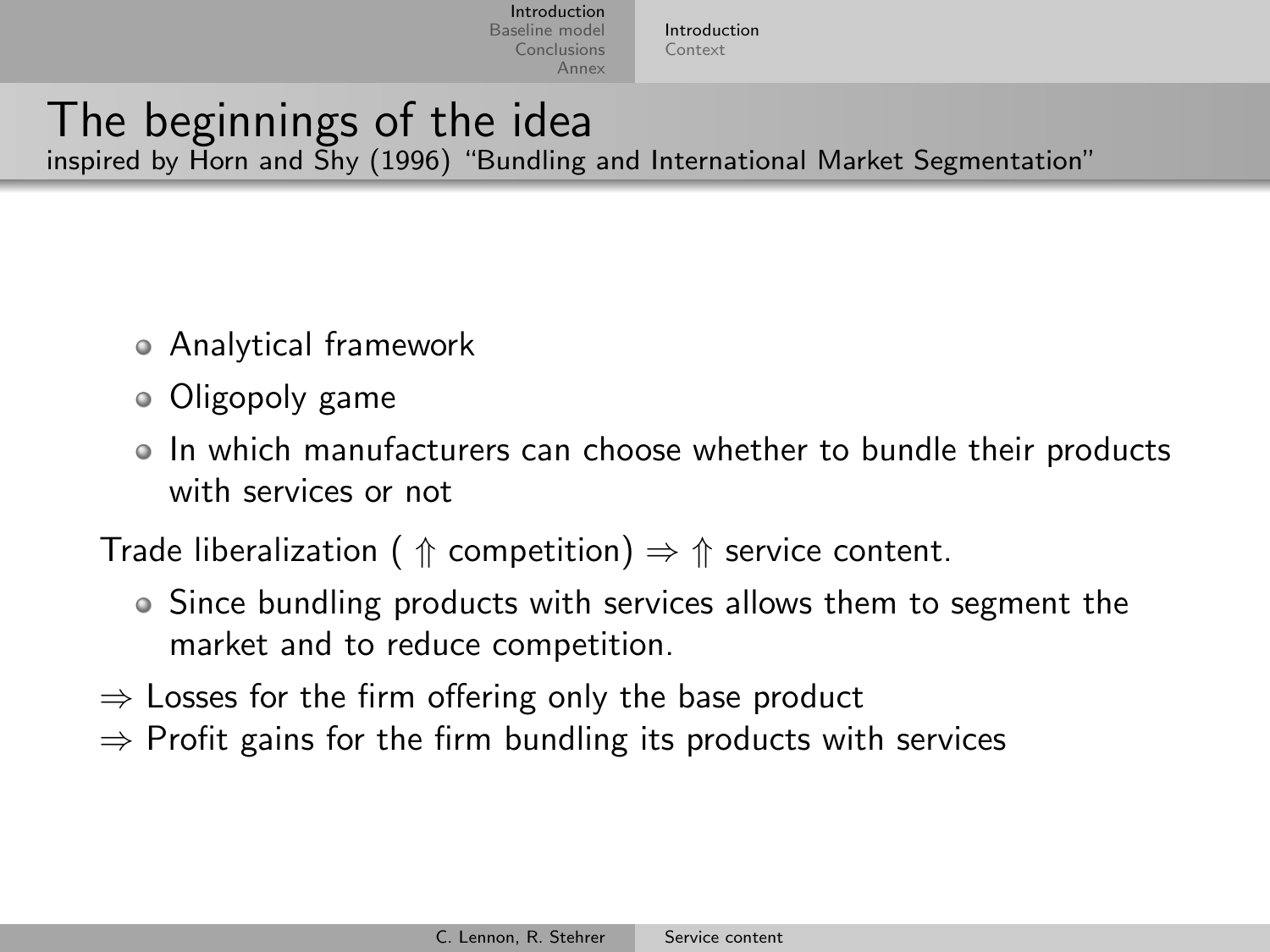[Introduction](#page-1-0) [Context](#page-5-0)

### The beginnings of the idea in marketing

Marketers say:

- Product features can be easily duplicated by competitors
	- Monopolistic power eroded quickly
- The service content fosters consumers' loyalty
	- Monopolistic power lasts over time
- As competition increases, the speed with which physical features can be copied also increases, implying that the only remaining source of firms' sustainable differentiation might be the service content of their products.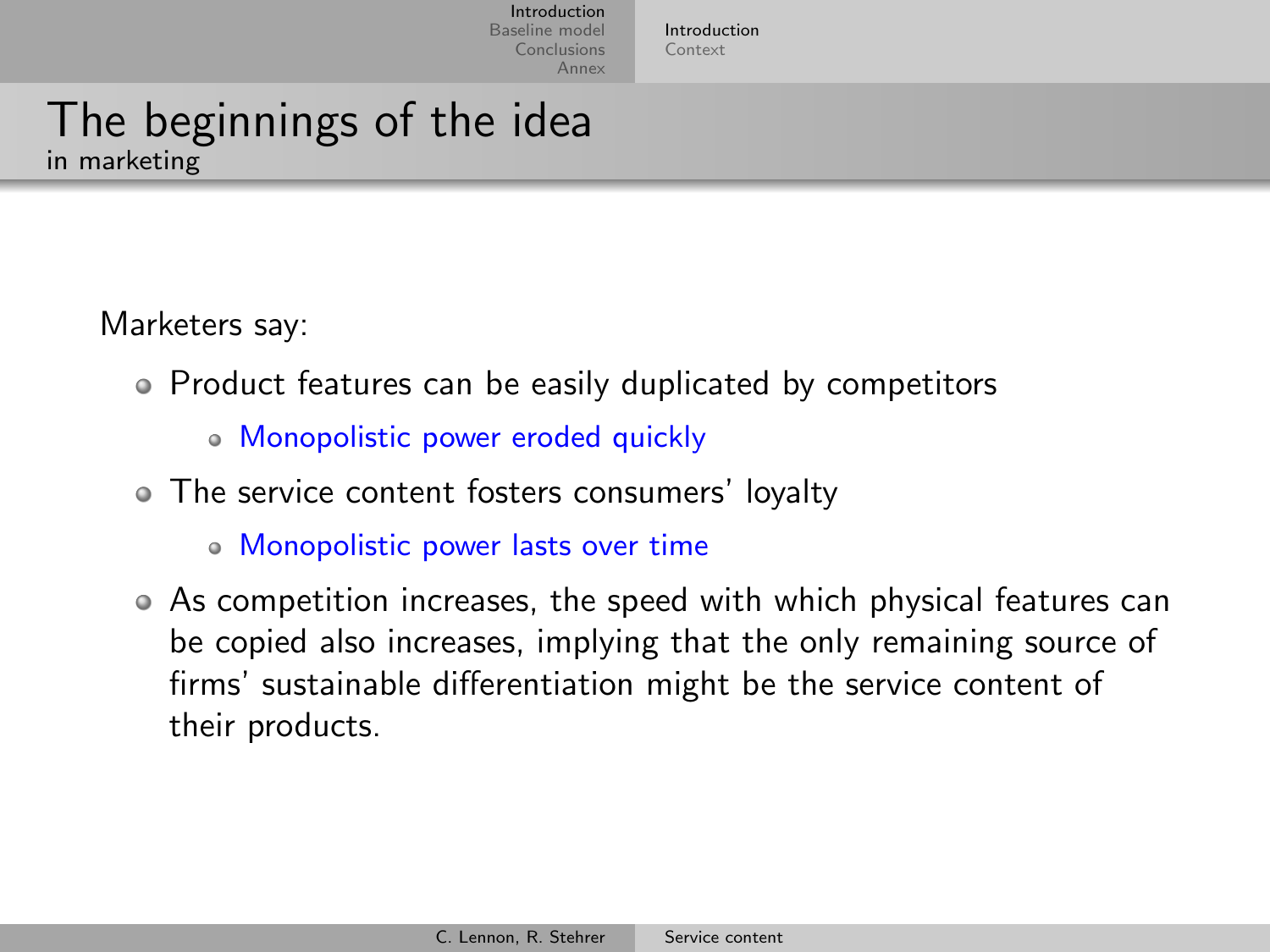|                            | Introduction<br>Baseline model<br>Conclusions<br>Annex | Introduction<br>Context                                    |  |
|----------------------------|--------------------------------------------------------|------------------------------------------------------------|--|
| Previous literature        |                                                        |                                                            |  |
| Competition in<br>services |                                                        | performance in<br>manufacturing<br>productivity<br>exports |  |

Francois and Woerz (2008), Amiti and Wei (2009) and Debaere et al. (2010).

<span id="page-5-0"></span>

| Our work                                                                                                        |                                                                        |
|-----------------------------------------------------------------------------------------------------------------|------------------------------------------------------------------------|
| Competition in<br>manufacturing<br>$\Rightarrow$<br>import competition<br>trade liberalization<br>concentration | Use of services in<br>manufacturing<br>input share<br>employment share |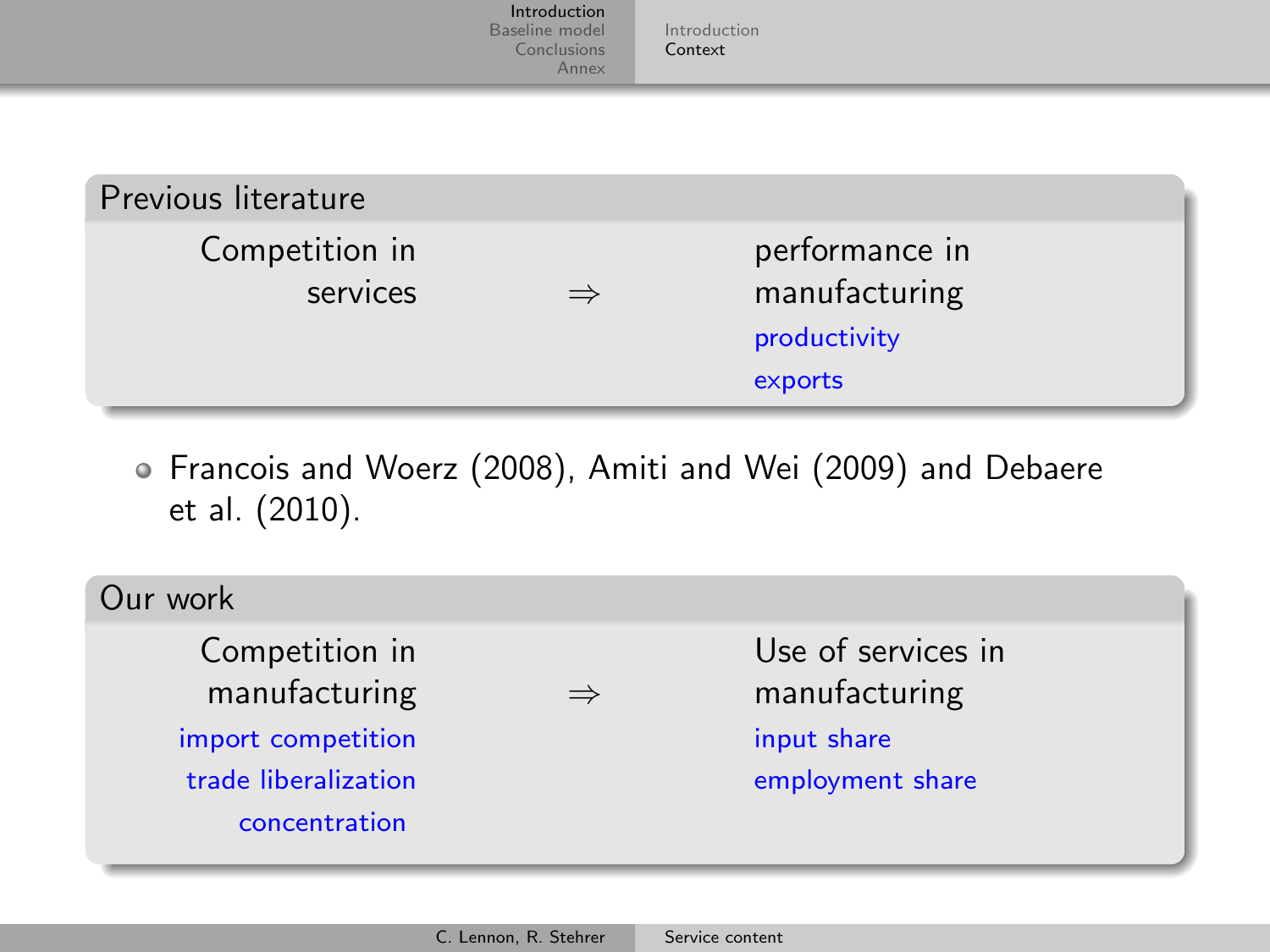[Databases](#page-7-0) [Regressions](#page-13-0) [Service input share](#page-14-0) [Service employment share](#page-20-0)

### Baseline model

Does the service content increase with competition?

<span id="page-6-0"></span>
$$
S_{mit}^s = \beta_0 + \beta_1 C_{mit} + FE_{...}B + \mu_{mit}
$$
 (1)

### $\mathcal{S}_{\mathit{mit}}^s \Rightarrow$  service content of manufactured products

- Service input share ⇒ outsourced
- Service employment share  $\Rightarrow$  in-house
- $C_{mit} \Rightarrow$  competition in the manufacturing sector  $FE_{\dots} \Rightarrow$  diff. sets of fixed effects to account for unobserved
	- Three dimensions:
		- m: manufacturing sector
		- i: country
		- $-$  t: time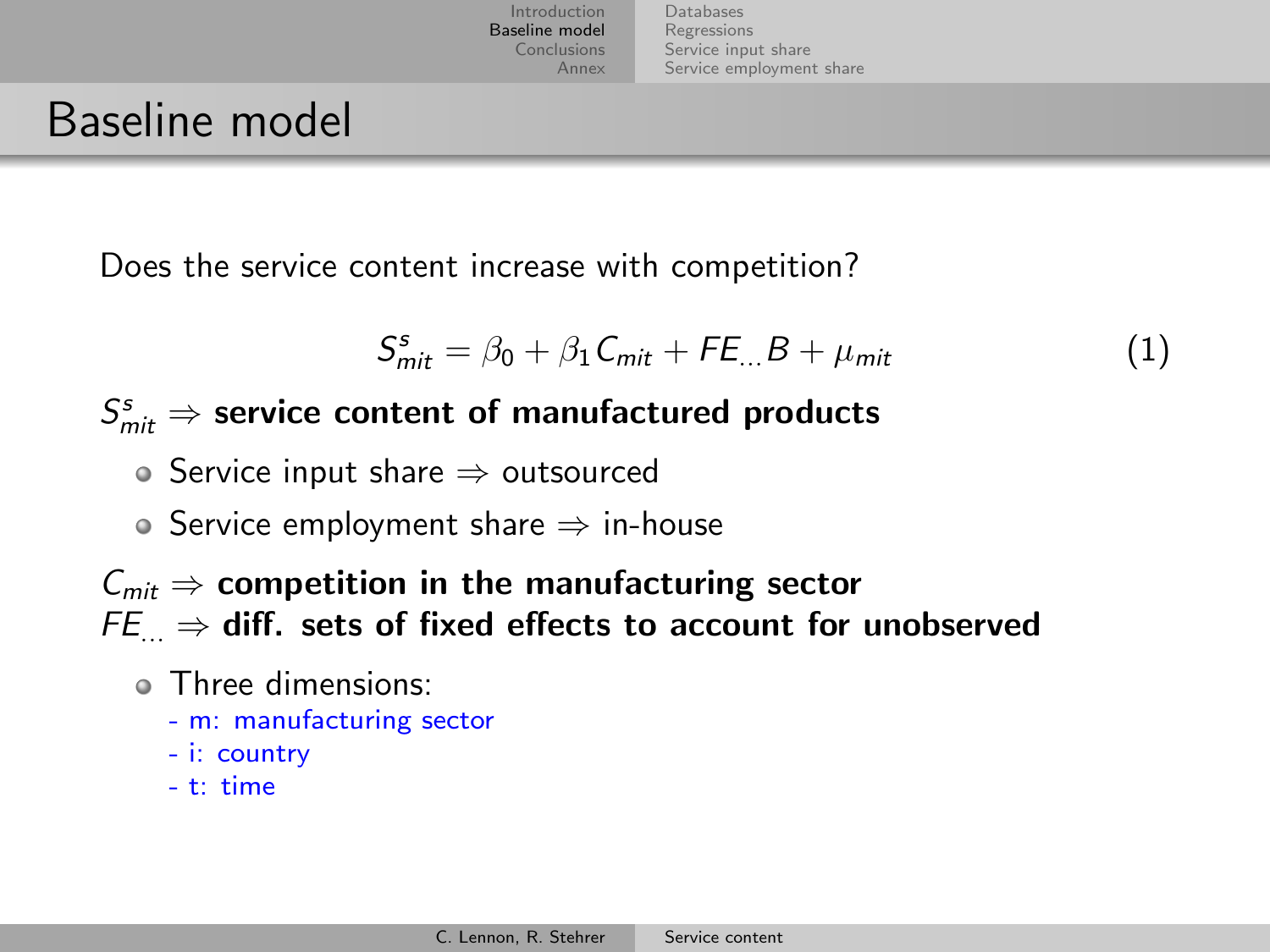<span id="page-7-0"></span>[Databases](#page-7-0) [Regressions](#page-13-0) [Service input share](#page-14-0) [Service employment share](#page-20-0)

### Data - dependent variable (1) Service input share

#### <span id="page-7-1"></span>• Input-output data

- IO data, STAN Input Output database
- years: 1995, 2000, 2005
- countries: 42
- sectors: based on ISIC Rev.3, 2-digit sectors, Total (37), Manufacturing (18), and services (10).

#### [here](#page-8-0)

- Service input share
	- <sup>1</sup> over material inputs
	- <sup>2</sup> over manufactured inputs
	- over total input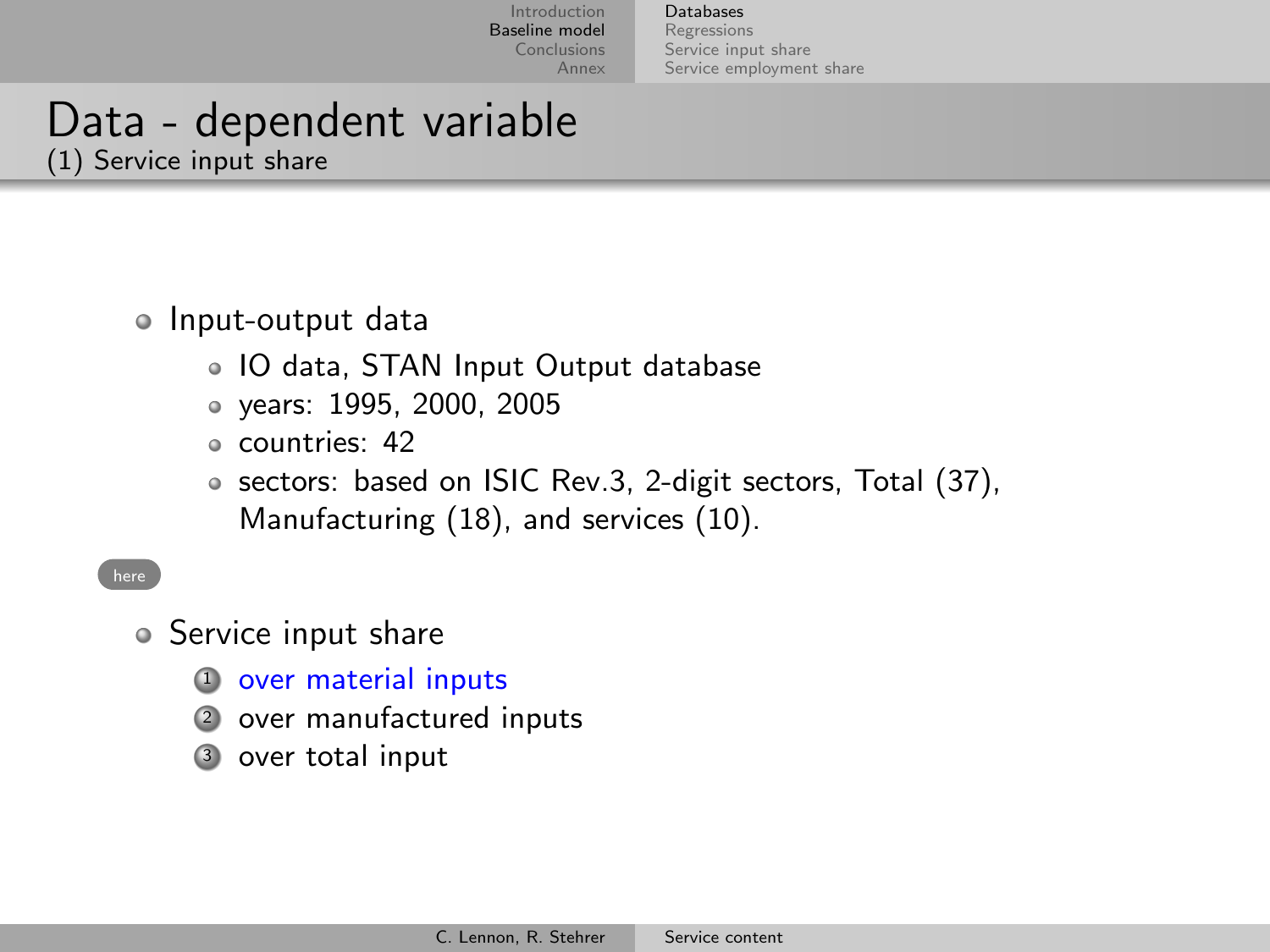[Databases](#page-7-0) [Regressions](#page-13-0) [Service input share](#page-14-0) [Service employment share](#page-20-0)

<span id="page-8-0"></span>

|                       |                | Average annual percentage change (1995-2005) |                            |                          |  |  |
|-----------------------|----------------|----------------------------------------------|----------------------------|--------------------------|--|--|
|                       | Value<br>added | Gross<br>output                              | Intermediate<br><b>use</b> | Household<br>consumption |  |  |
| <b>Total economy</b>  | 3.7%           | $4.0\%$                                      | 4.3%                       | 4.2%                     |  |  |
| Primary               | $3.1\%$        | 2.9%                                         | 4.9%                       | 1.2%                     |  |  |
| Manufacturing         | 1.1%           | $2.4\%$                                      | 2.6%                       | 3.3%                     |  |  |
| Other                 | 4.2%           | 4.2%                                         | 2.4%                       | 8.5%                     |  |  |
| <b>Total Services</b> | 4.4%           | 4.9%                                         | 5.9%                       | 4.3%                     |  |  |

Note =at basic prices. Countries: Austria, Belgium, Brazil, Canada, Chile, Germany, Denmark, Spain, Estonia, Finland, France, United Kingdom, Greece, Hungary, Indonesia, Ireland, Israel, Italy, Japan, Luxembourg, Netherlands, Portugal, Slovak Republic, Sweden, Turkey, United States and South Africa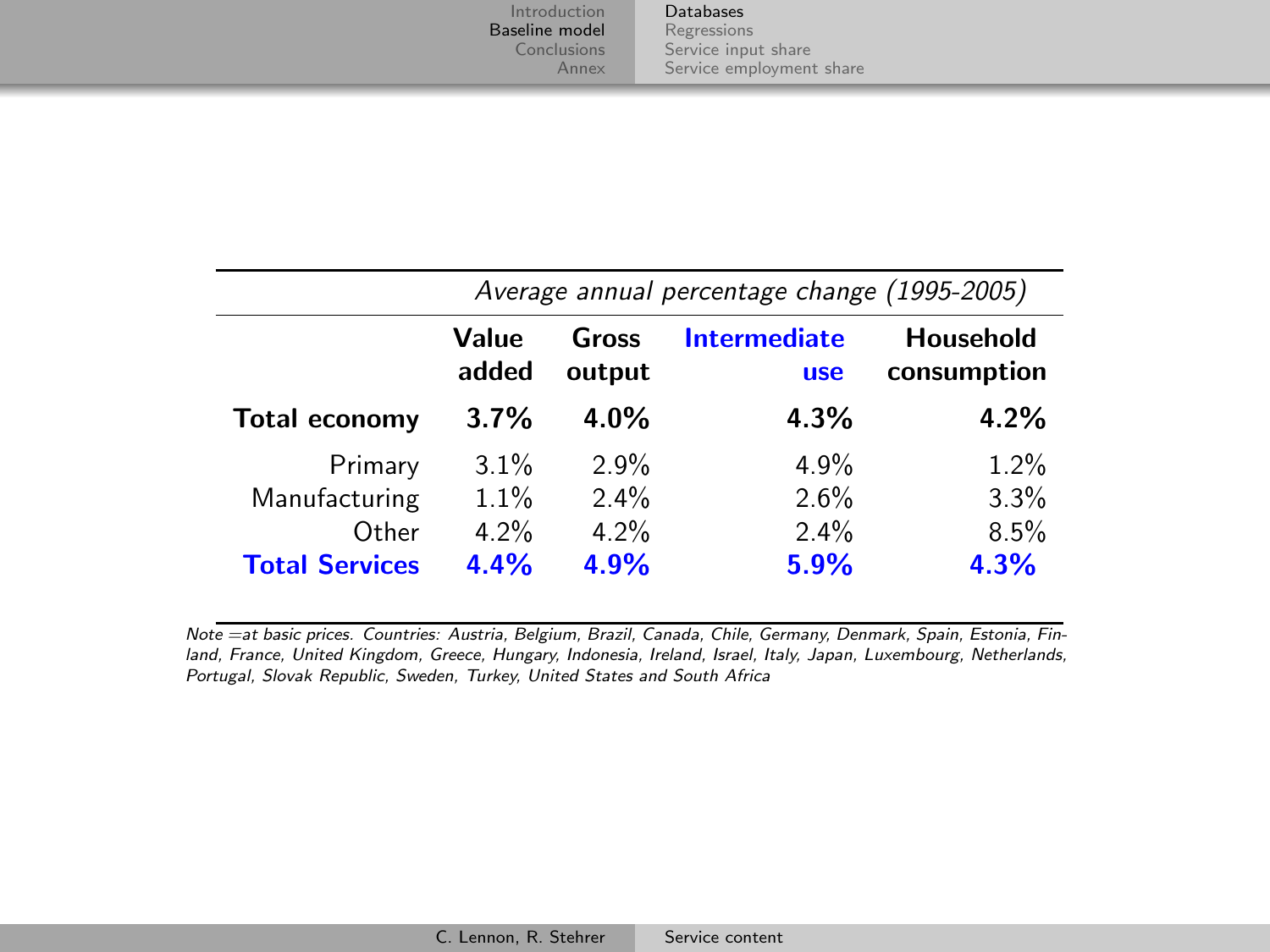[Databases](#page-7-0) [Regressions](#page-13-0) [Service input share](#page-14-0) [Service employment share](#page-20-0)

|                       |                | Share in total economy |                 |      |                                   |       |                          |      |
|-----------------------|----------------|------------------------|-----------------|------|-----------------------------------|-------|--------------------------|------|
|                       | Value<br>added |                        | Gross<br>output |      | <b>Intermediate</b><br><b>use</b> |       | Household<br>consumption |      |
|                       | 1995           | 2005                   | 1995            | 2005 | 1995                              | 2005  | 1995                     | 2005 |
| Total economy         | 100%           | 100%                   | 100%            | 100% | 100%                              | 100%  | 100%                     | 100% |
| Primary               | 3%             | $3\%$                  | 3%              | 3%   | 7%                                | 7%    | 2%                       | 2%   |
| Manufacturing         | 20%            | 16%                    | 31%             | 27%  | 41%                               | 36%   | 24%                      | 22%  |
| Other                 | 16%            | 16%                    | 16%             | 16%  | 9%                                | $7\%$ | $4\%$                    | 5%   |
| <b>Total Services</b> | 60%            | 64%                    | 50%             | 54%  | 43%                               | 50%   | 70%                      | 71%  |

Countries: Austria, Belgium, Brazil, Canada, Chile, Germany, Denmark, Spain, Estonia, Finland, France, United Kingdom, Greece, Hungary, Indonesia, Ireland, Israel, Italy, Japan, Luxembourg, Netherlands, Portugal, Slovak Republic, Sweden, Turkey, United States and South Africa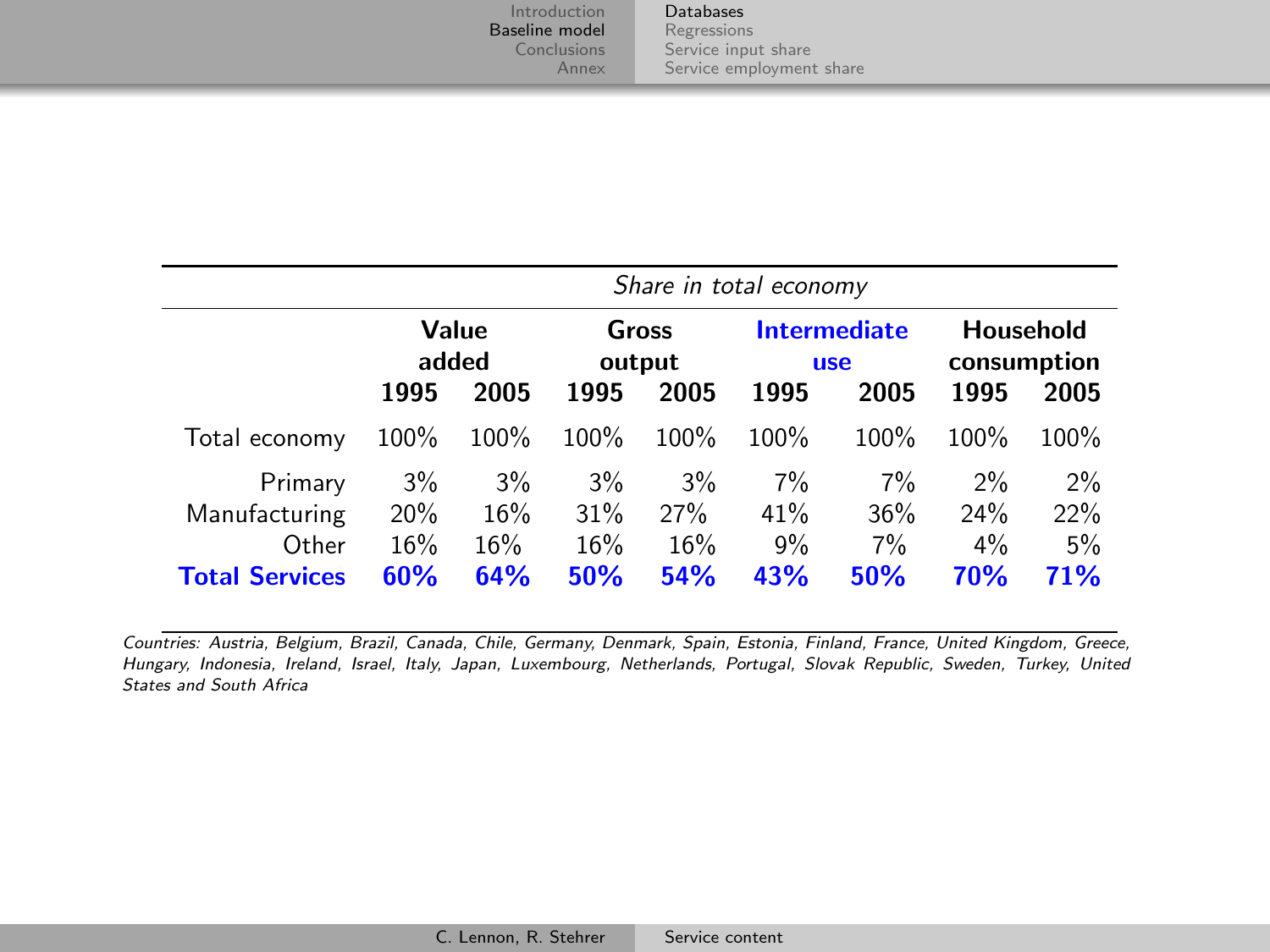[Databases](#page-7-0) [Regressions](#page-13-0) [Service input share](#page-14-0) [Service employment share](#page-20-0)

|                        | Sectoral use of intermediate inputs by manufacturers |                               |                          |       |              |  |
|------------------------|------------------------------------------------------|-------------------------------|--------------------------|-------|--------------|--|
|                        |                                                      | Value<br>(US dollar, million) | Growth<br>Annual( $\%$ ) |       | Share $(\%)$ |  |
| Type of input          | 1995                                                 | 2005                          | 1995-2005                | 1995  | 2005         |  |
| Total                  | 8.564.648                                            | 11.214.361                    | 3.0                      | 100.0 | 100.0        |  |
| Material inputs        | 5,991,546                                            | 7,651,286                     | 2.7                      | 70.0  | 68.2         |  |
| Other inputs           | 364,614                                              | 383,699                       | 0.6                      | 4.3   | 3.4          |  |
| <b>Services inputs</b> | 2,208,488                                            | 3,179,376                     | 4.0                      | 25.8  | 28.4         |  |

Countries: Austria, Belgium, Brazil, Canada, Chile, Germany, Denmark, Spain, Estonia, Finland, France, United Kingdom, Greece, Hungary, Indonesia, Ireland, Israel, Italy, Japan, Luxembourg, Netherlands, Portugal, Slovak Republic, Sweden, Turkey, United States and South Africa

[here](#page-7-1)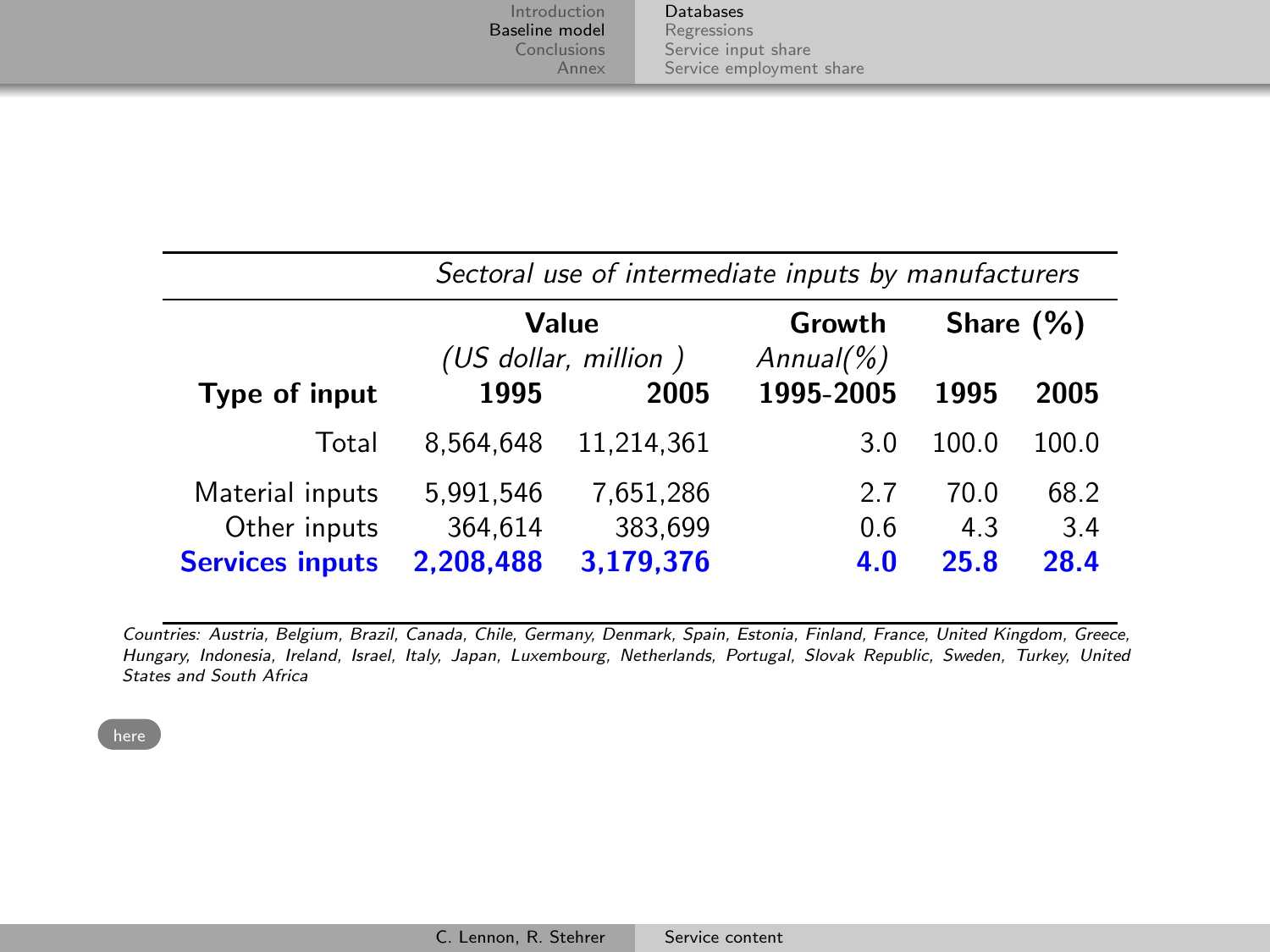[Databases](#page-7-0) [Regressions](#page-13-0) [Service input share](#page-14-0) [Service employment share](#page-20-0)

### Data - dependent variable (2) Service employment share

Employment by occupation

- European Labour Force Survey (EU LFS)
- $\circ$  countries: EU-27 + Switzerland and Norway
- years: 1995-2007 (though better quality since 1999)
- occupations: ISCO 3-digit categories
- sectors: NACE rev. 1.1, 2-digit sectors.
- Service employment share
	- Customer services
	- <sup>2</sup> R&D
	- Transport and logistics
	- <sup>4</sup> Production (for comparison)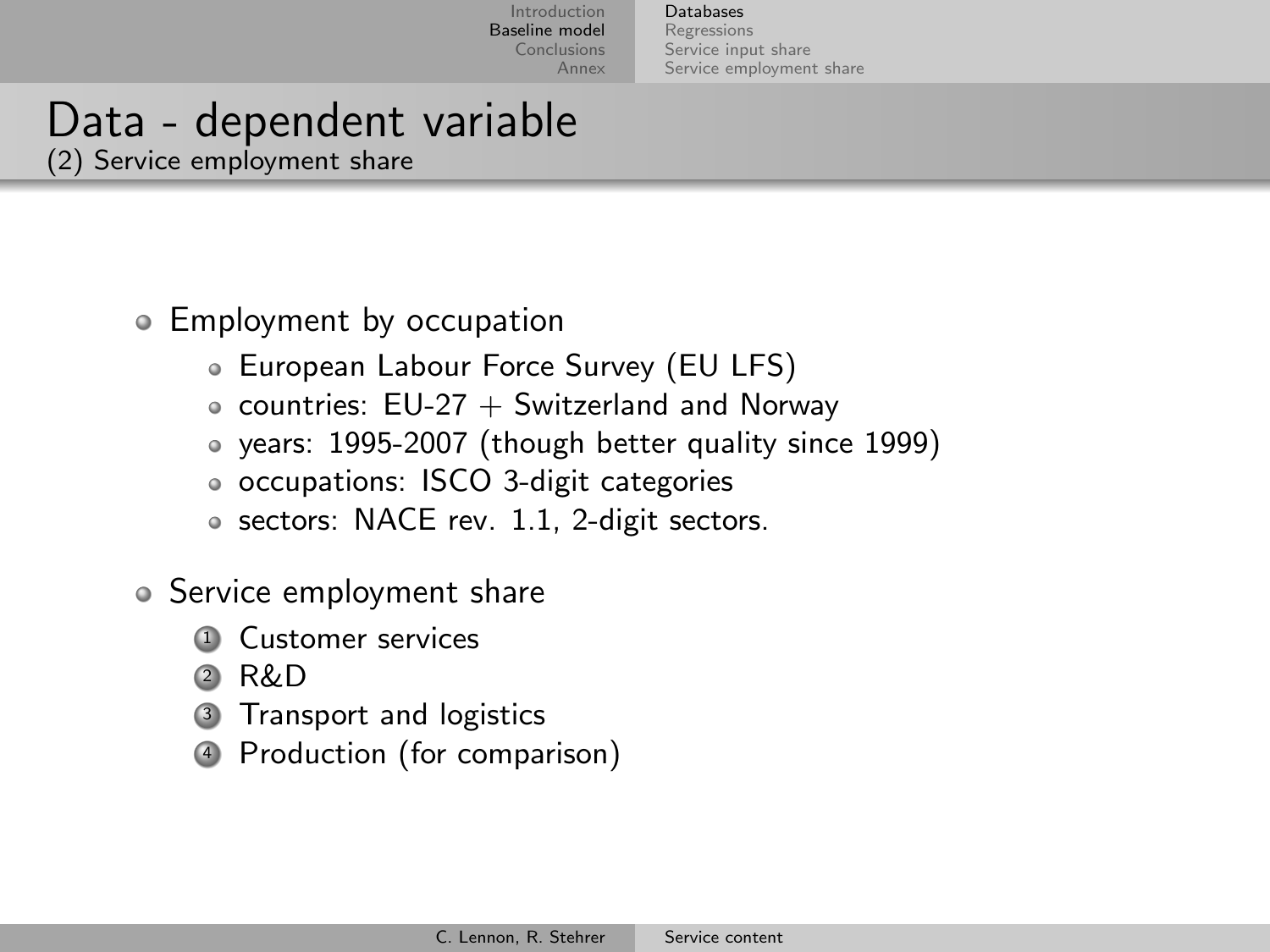[Databases](#page-7-0) [Regressions](#page-13-0) [Service input share](#page-14-0) [Service employment share](#page-20-0)

# Different measures of competition

Independent variables

### **1** Import competition  $\Rightarrow$  imports<sub>mit</sub>/production<sub>mit</sub>

- o Imports
	- o Imports
	- Imports excluding imported inputs
	- o Imports destined to household consumption
- **2 Other variables, of the type**  $C_{mit}$ 
	- Tariff t-1 (simple average and weighted average WB )
	- Concentration,
		- Large firms share in sectoral production t-1 (SDBS Structural Business Statistics -OECD)
		- Number of enterprises t-1
		- Number of enterprises over manufacturing n. of enterprises t-1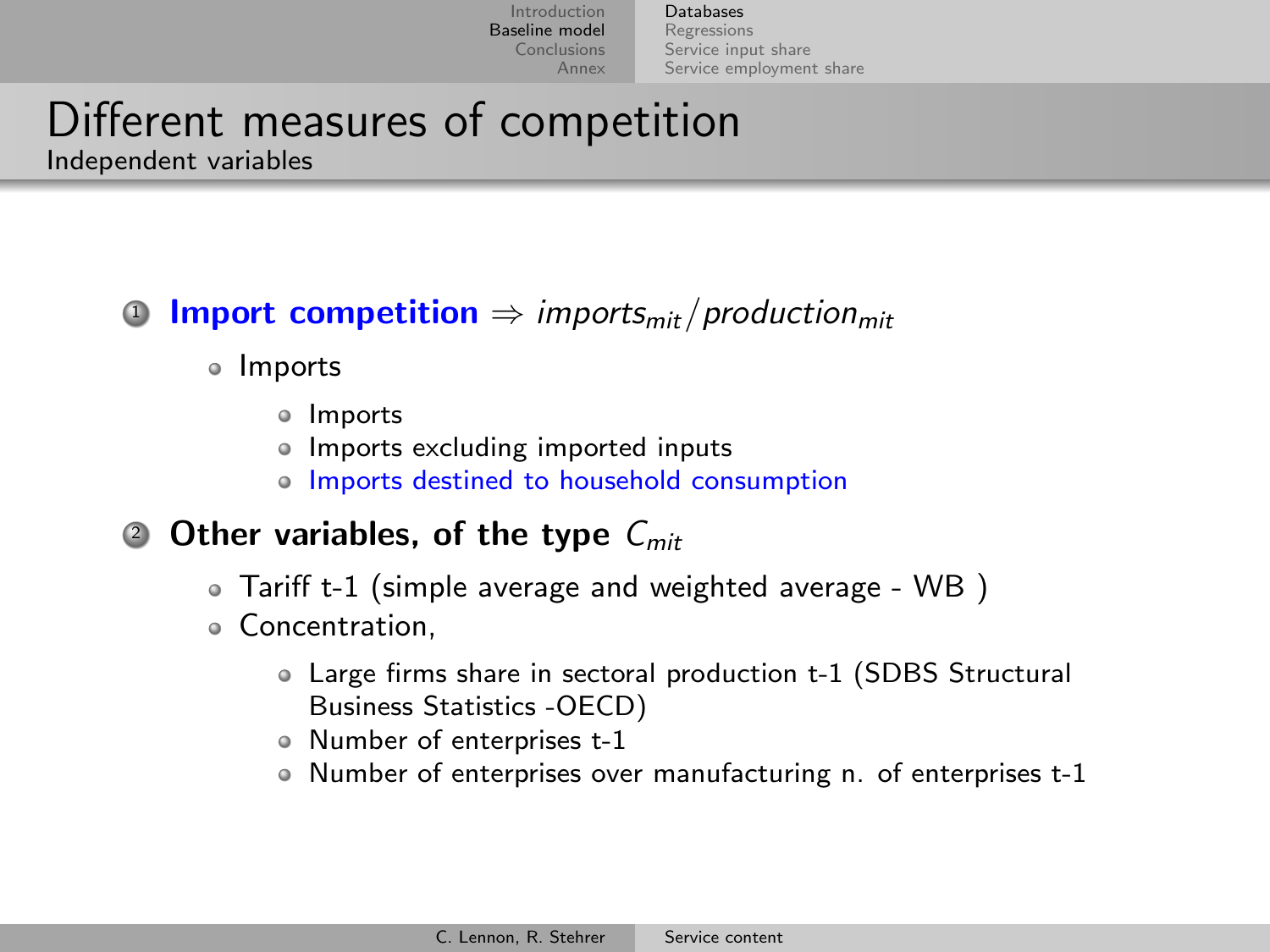[Databases](#page-7-0) [Regressions](#page-13-0) [Service input share](#page-14-0) [Service employment share](#page-20-0)

### Regressions and results

### <span id="page-13-1"></span>**1** Service input share

- Results and robustness checks
	- **O** Different measures of competition
	- Different sets of FE [here](#page-15-0)
	- **O** Different samples [here](#page-17-0)
	- Different definitions of import competition
- <span id="page-13-0"></span>Further analysis
	- **Manufacturing sectors** [here](#page-19-0)
	- **Service sectors** [here](#page-19-0)
- 2 Service employment share [here](#page-20-1)
- <sup>3</sup> Conclusions [here](#page-22-1)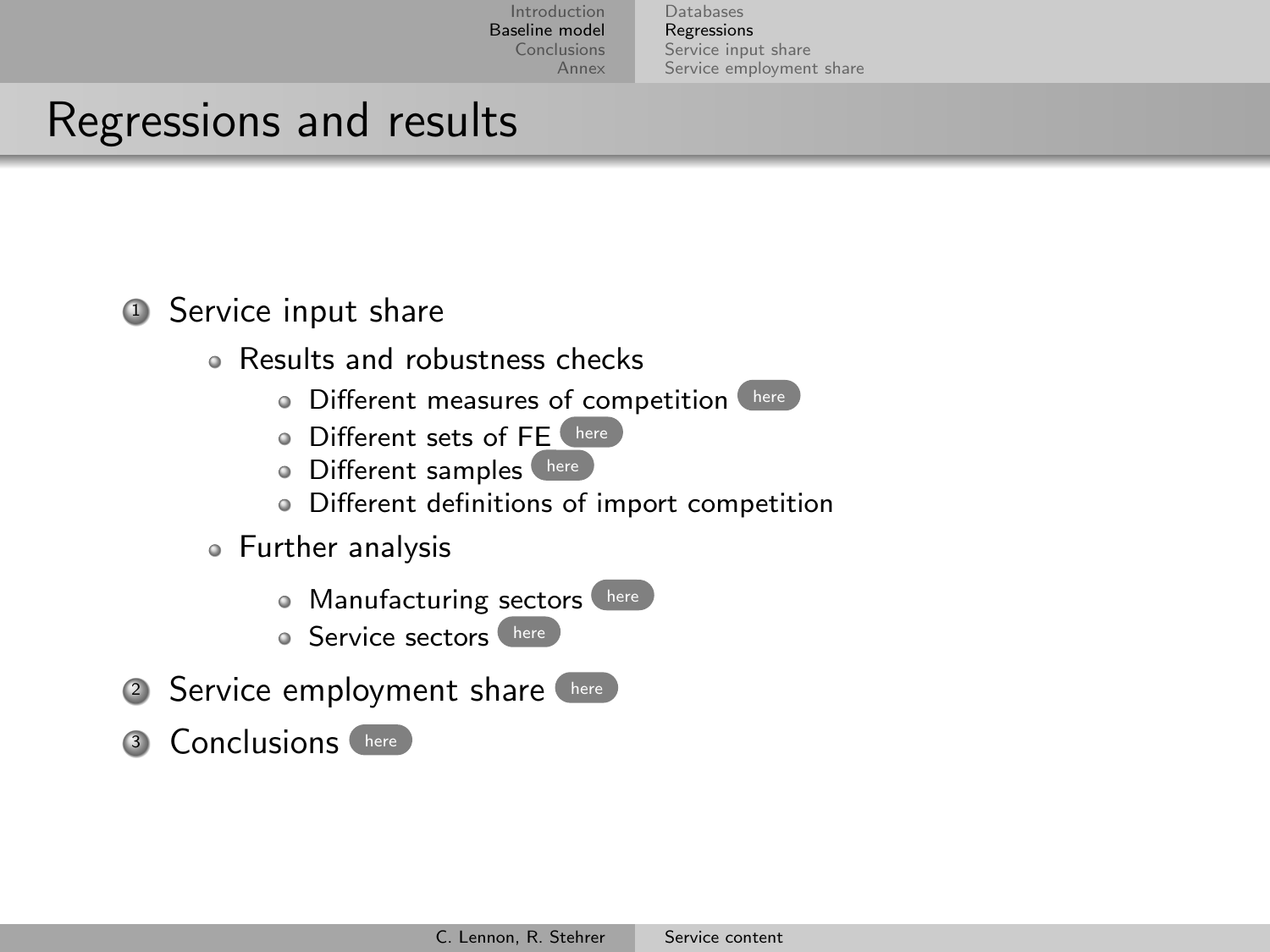<span id="page-14-0"></span>[Databases](#page-7-0) [Regressions](#page-13-0) [Service input share](#page-14-0) [Service employment share](#page-20-0)

#### Table: Diff. variables of competition

<span id="page-14-1"></span>

|                            |                                              | Service input over material inputs |                                                                |            |            |           |  |  |
|----------------------------|----------------------------------------------|------------------------------------|----------------------------------------------------------------|------------|------------|-----------|--|--|
|                            | 1                                            | $\mathfrak{p}$                     | 3                                                              | 4          | 5          | 6         |  |  |
|                            | $0.253***$                                   | $-0.846**$                         | $-0.882**$                                                     | $-0.248*$  | $0.127***$ | $0.694**$ |  |  |
|                            | [0.051]                                      | [0.320]                            | [0.335]                                                        | [0.134]    | [0.043]    | [0.304]   |  |  |
| Beta coeff                 | 0.15                                         | $-0.19$                            | $-0.18$                                                        | $-0.06$    | 0.04       | 0.09      |  |  |
| Constant                   | 38.252***                                    | 43.840***                          | 43.670***                                                      | 64.389***  | 41.461***  | 38.676*** |  |  |
|                            | [0.041]                                      | [2.008]                            | [1.952]                                                        | [11.688]   | [0.295]    | [1.695]   |  |  |
| Sector FE                  | NO.                                          | NO.                                | NO.                                                            | NO.        | NO.        | NO.       |  |  |
| Country * year FE          | <b>YES</b>                                   | YES                                | <b>YES</b>                                                     | <b>YES</b> | <b>YES</b> | YES       |  |  |
| <i><b>Observations</b></i> | 1910                                         | 996                                | 996                                                            | 620        | 707        | 694       |  |  |
| R-squared                  | 0.02                                         | 0.01                               | 0.01                                                           | $\Omega$   | $\Omega$   | 0.01      |  |  |
| Number of groups           | 110                                          | 57                                 | 57                                                             | 39         | 42         | 40        |  |  |
| R-sq: overall              | 0.02                                         | 0.03                               | 0.03                                                           | $\Omega$   | 0          | 0.01      |  |  |
| R-sq: within               | 0.02                                         | 0.01                               | 0.01                                                           | $\Omega$   | 0          | 0.01      |  |  |
| R-sq: between              | 0.01                                         | 0.18                               | 0.17                                                           | 0.07       | $\Omega$   | 0.01      |  |  |
| Rho                        | 0.14                                         | 0.1                                | 0.1                                                            | 0.18       | 0.14       | 0.14      |  |  |
|                            |                                              |                                    |                                                                |            |            |           |  |  |
| Independent var. $(1)$ :   |                                              |                                    | Import compet., imports by Households                          |            |            |           |  |  |
| Independent var. (2):      |                                              | Tariff t-1, simple average         |                                                                |            |            |           |  |  |
| Independent var. $(3)$ :   | Tariff t-1, weighted average                 |                                    |                                                                |            |            |           |  |  |
| Independent var. $(4)$ :   | Large firms share in sectoral production t-1 |                                    |                                                                |            |            |           |  |  |
| Independent var. $(5)$ :   |                                              | Number of enterprises (000) t-1    |                                                                |            |            |           |  |  |
| Independent var. $(6)$ :   |                                              |                                    | Number of enterprises over manufacturing n. of enterprises t-1 |            |            |           |  |  |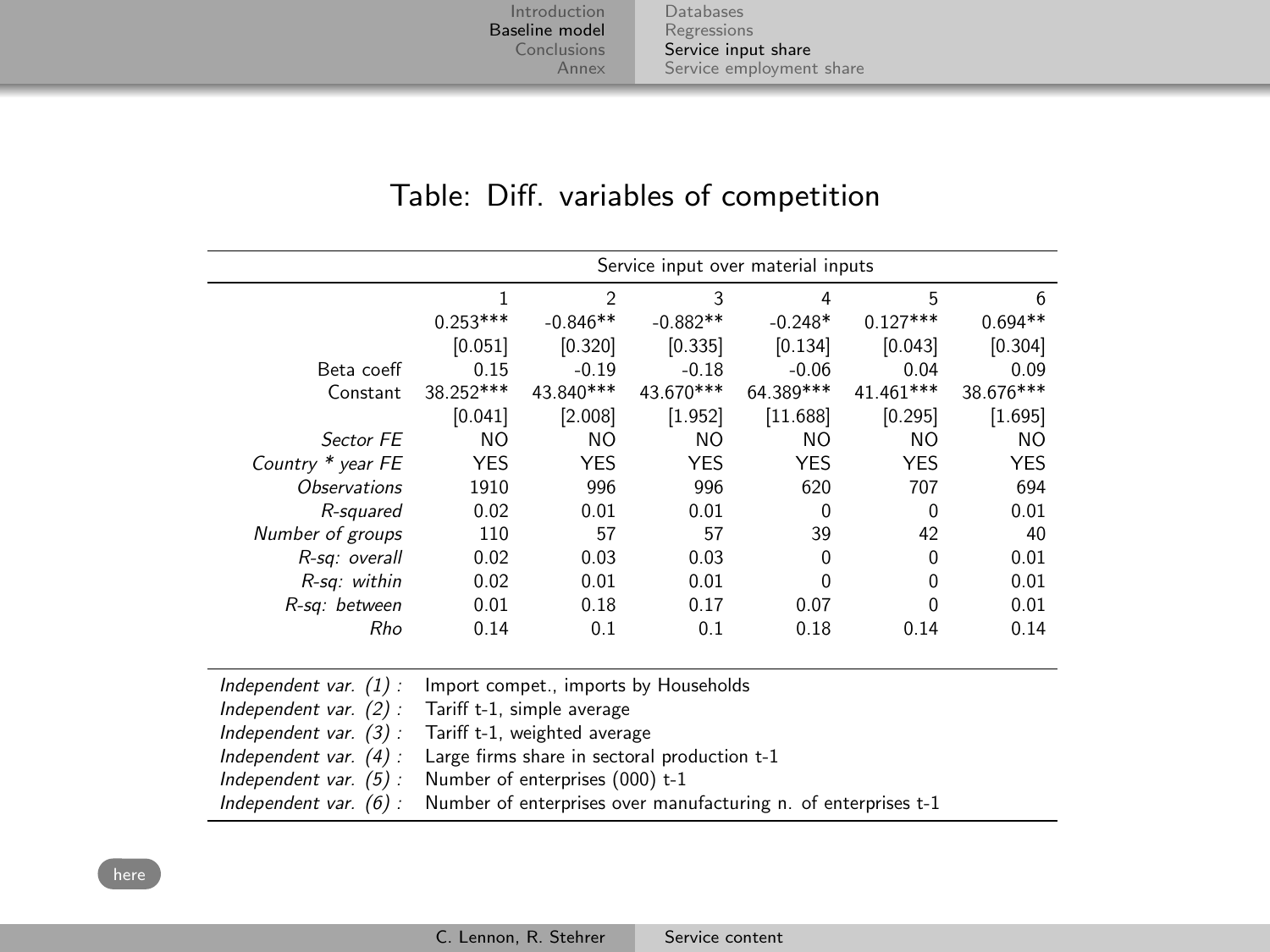[Databases](#page-7-0) [Regressions](#page-13-0) [Service input share](#page-14-0) [Service employment share](#page-20-0)

### Different sets of FE

- year ⇒ trend, global shocks
- <span id="page-15-0"></span>country ⇒ level of development
	- sector ⇒ technology
- year\*country ⇒ country specific business cycle shocks, relative services' prices
	- year\*sector  $\Rightarrow$  sectors that are doing particularly well, diff. impact of third sector's (i.e. primary)
- $\text{country*}$  sector  $\Rightarrow$  country-sector specific characteristics

#### Errors clustered by within estimation groups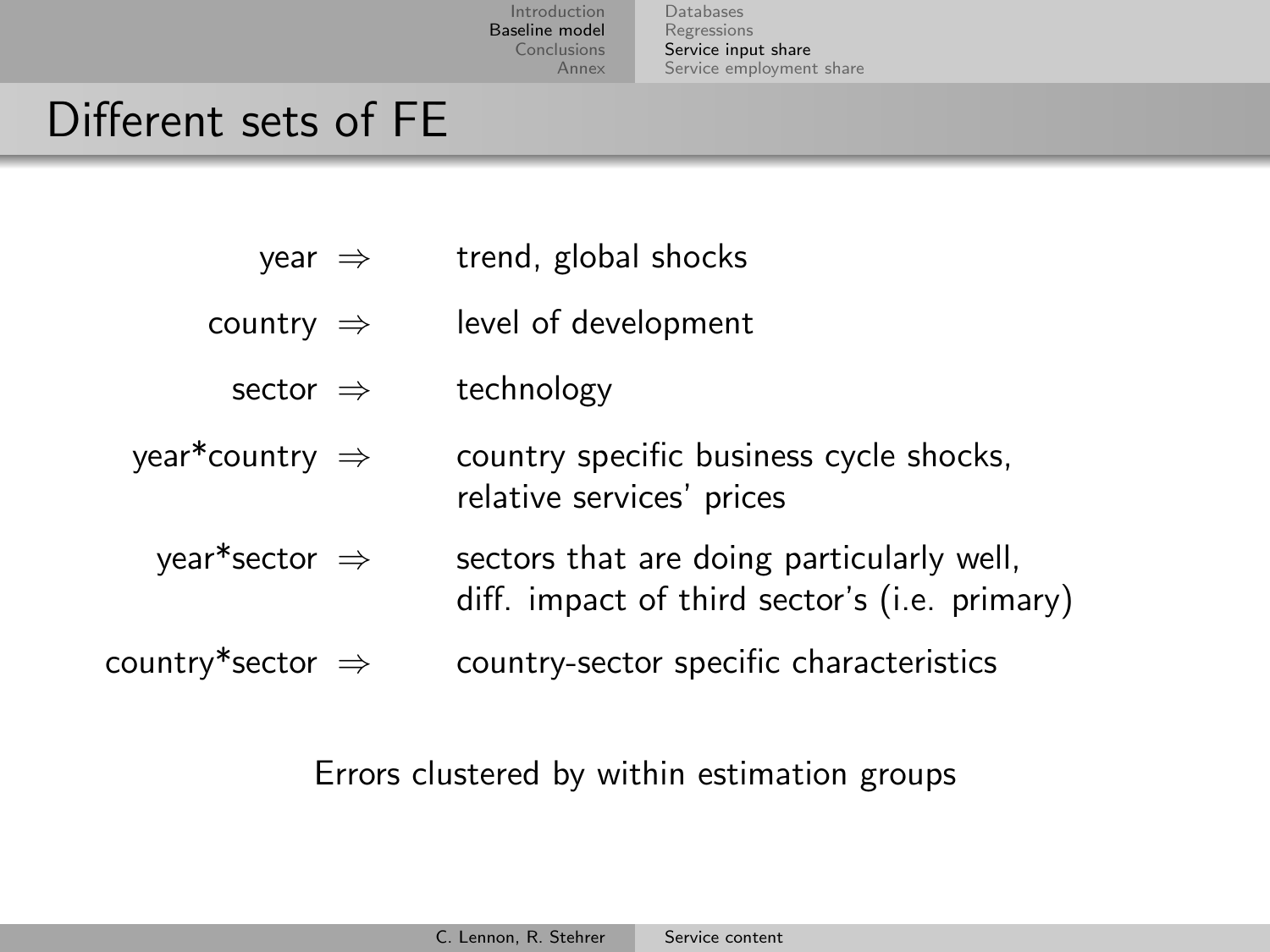[Databases](#page-7-0) [Regressions](#page-13-0) [Service input share](#page-14-0) [Service employment share](#page-20-0)

### Different sets of FE

| Service input over material inputs |            |                |            |            |            |            |             |            |            |            |
|------------------------------------|------------|----------------|------------|------------|------------|------------|-------------|------------|------------|------------|
|                                    |            | $\mathfrak{D}$ | 3          | 4          | 5          | 6          |             | 8          | 9          | 10         |
| Import compet.                     | $0.257***$ | $0.235***$     | $0.253***$ | $0.231***$ | $0.238***$ | $0.238***$ | $0.093***$  | $0.087***$ | $0.235***$ | $0.076**$  |
| (households)                       | [0.049]    | [0.047]        | [0.051]    | [0.048]    | [0.047]    | [0.048]    | [0.032]     | [0.033]    | [0.051]    | [0.035]    |
| Beta coeff                         | 0.15       | 0.14           | 0.15       | 0.14       | 0.14       | 0.14       | 0.05        | 0.05       | 0.14       | 0.04       |
| Obs.                               | 1910       | 1910           | 1910       | 1910       | 1910       | 1910       | 1910        | 1910       | 1910       | 1910       |
| R <sub>2</sub>                     | 0.15       | 0.26           | 0.02       | 0.15       | 0.02       | 0.16       | $\mathbf 0$ | 0.02       | 0.17       | 0.17       |
| Sector FE                          |            | <b>YES</b>     |            | <b>YES</b> |            |            |             |            |            |            |
| Country FE                         | <b>YES</b> | <b>YES</b>     |            |            |            | <b>YES</b> |             |            |            |            |
| Year FF                            | <b>YES</b> | <b>YES</b>     |            |            |            |            |             | <b>YES</b> |            |            |
| Country*year FE                    |            |                | <b>YES</b> | <b>YES</b> |            |            |             |            | <b>YES</b> | <b>YES</b> |
| N. of groups                       |            |                | 110        | 110        |            |            |             |            | 110        | 110        |
| Sector*Year FF                     |            |                |            |            | <b>YES</b> | <b>YES</b> |             |            | <b>YES</b> | <b>YES</b> |
| N. of groups                       |            |                |            |            | 54         | 54         |             |            |            |            |
| Country*Sector FE                  |            |                |            |            |            |            | <b>YES</b>  | <b>YES</b> |            | <b>YES</b> |
| N. of groups                       |            |                |            |            |            |            | 734         | 734        |            |            |

Robust errors clustered. Constant estimated but not reported \* significant at 10%; \*\* significant at 5%; \*\*\* significant at 1%

ä,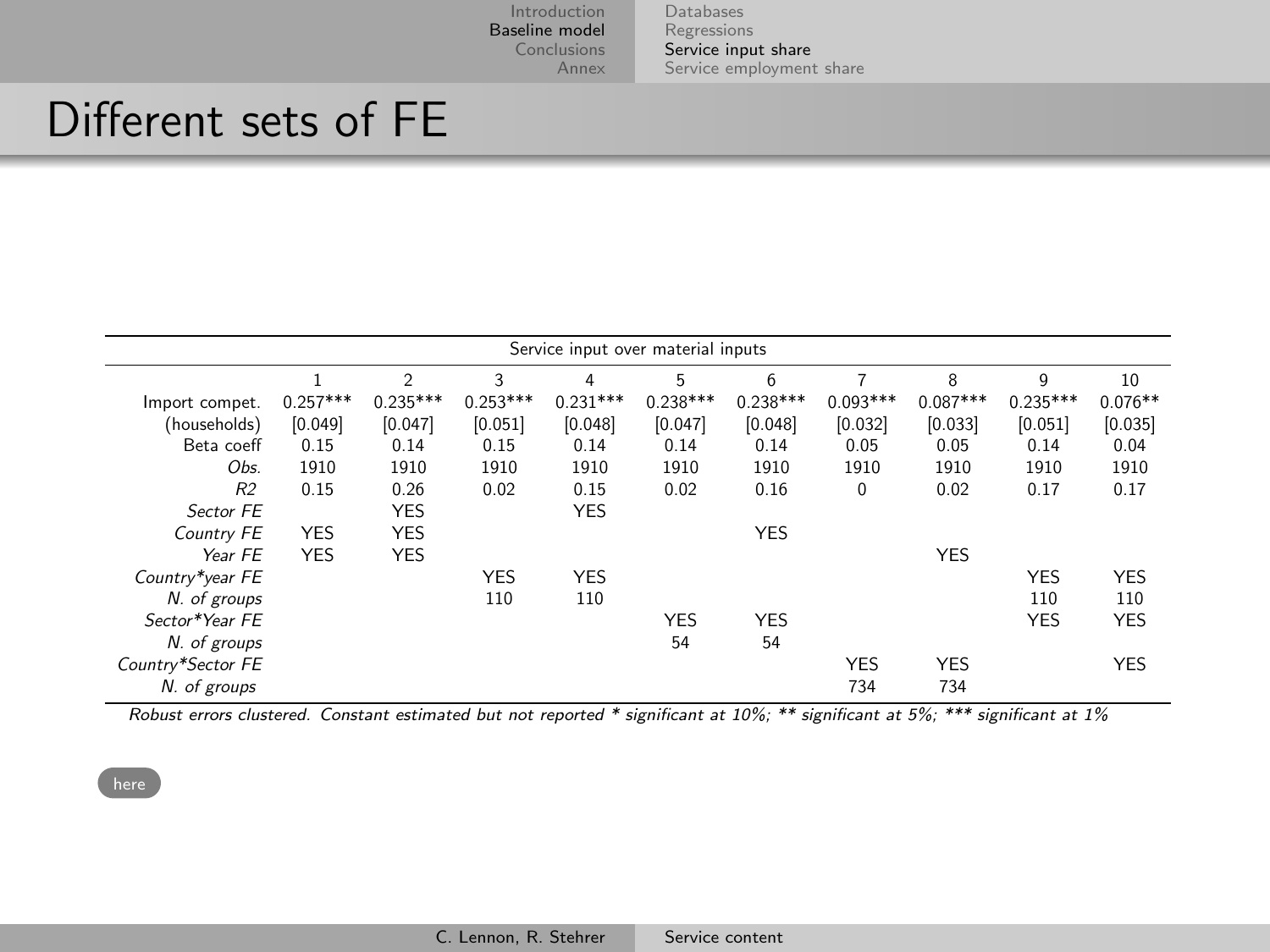[Databases](#page-7-0) [Regressions](#page-13-0) [Service input share](#page-14-0) [Service employment share](#page-20-0)

## Different samples

- <span id="page-17-0"></span>**4 All observations - 1.900**  $\Rightarrow$  beta coeff. 0.14
- 2 Excluding outliers by leverage  $\Rightarrow$  beta coeff. 0.22
- 3 22 countries with the best data  $\Rightarrow$  beta coeff. 0.29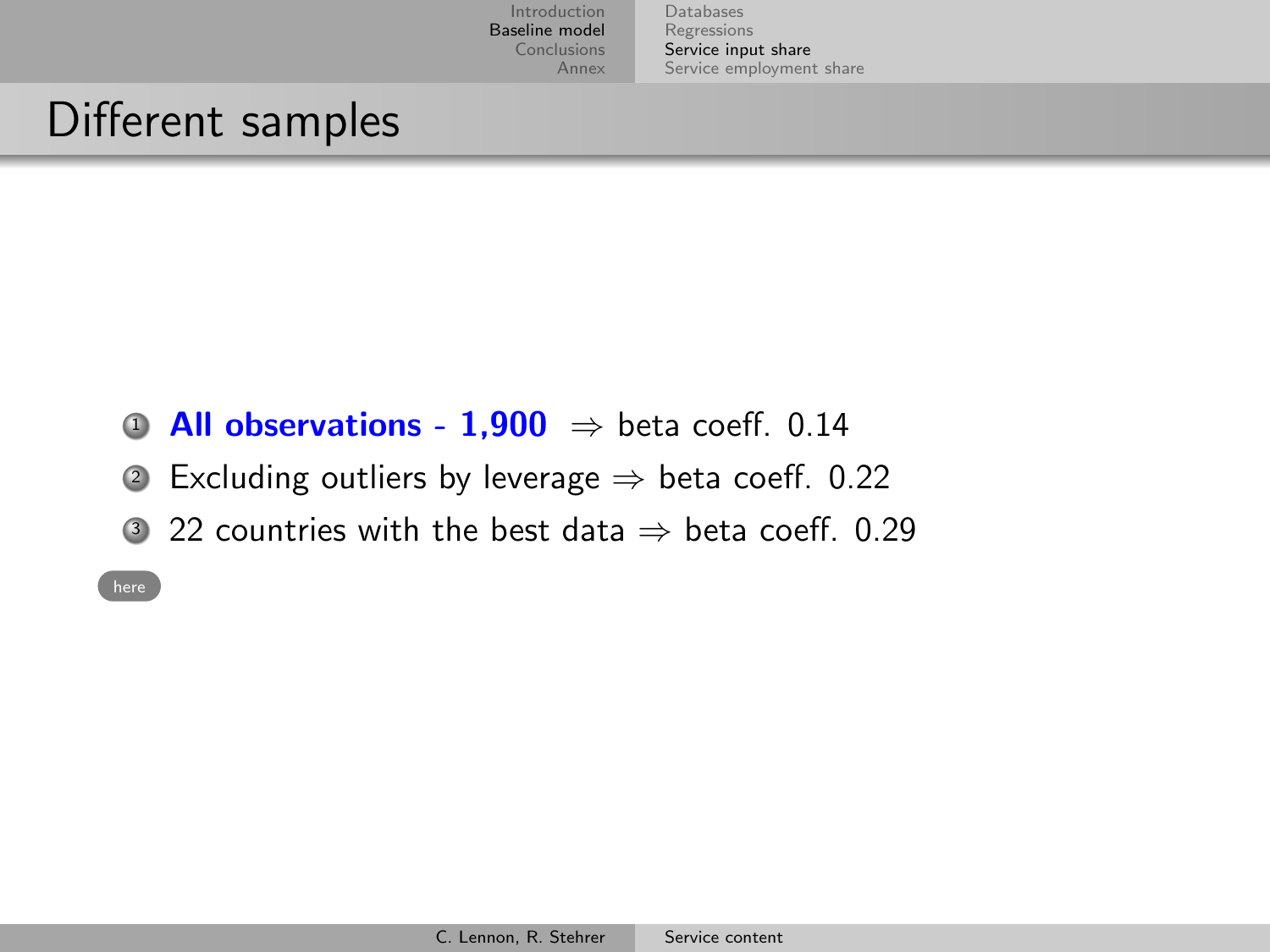[Databases](#page-7-0) [Regressions](#page-13-0) [Service input share](#page-14-0) [Service employment share](#page-20-0)

#### Table: Diff. samples

| Service input over<br>material inputs |            |            |  |  |  |
|---------------------------------------|------------|------------|--|--|--|
| 1                                     | 2          | 3          |  |  |  |
| $0.231***$                            | $0.689***$ | $0.232***$ |  |  |  |
| [0.048]                               | [0.032]    | [0.045]    |  |  |  |
| 0.14                                  | 0.22       | 0.29       |  |  |  |
| 42.253***                             | 39.154***  | 16.311***  |  |  |  |
| [2.456]                               | [1.678]    | [2.005]    |  |  |  |
| 1910                                  | 1880       | 1112       |  |  |  |
| 0.15                                  | 0.4        | 0.37       |  |  |  |
| <b>YES</b>                            | <b>YFS</b> | <b>YFS</b> |  |  |  |
|                                       | <b>YFS</b> | <b>YFS</b> |  |  |  |
| 110                                   | 110        | 62         |  |  |  |
| 0.13                                  | 0.29       | 0.3        |  |  |  |
| 0.15                                  | 0.4        | 0.37       |  |  |  |
| 0.04                                  | 0.03       | 0.05       |  |  |  |
| 0.16                                  | 0.4        | 0.27       |  |  |  |
|                                       | <b>YES</b> |            |  |  |  |

Robust errors clustered by Country\*year group, \* significant at 10%; \*\* significant at 5%; \*\*\* significant at 1%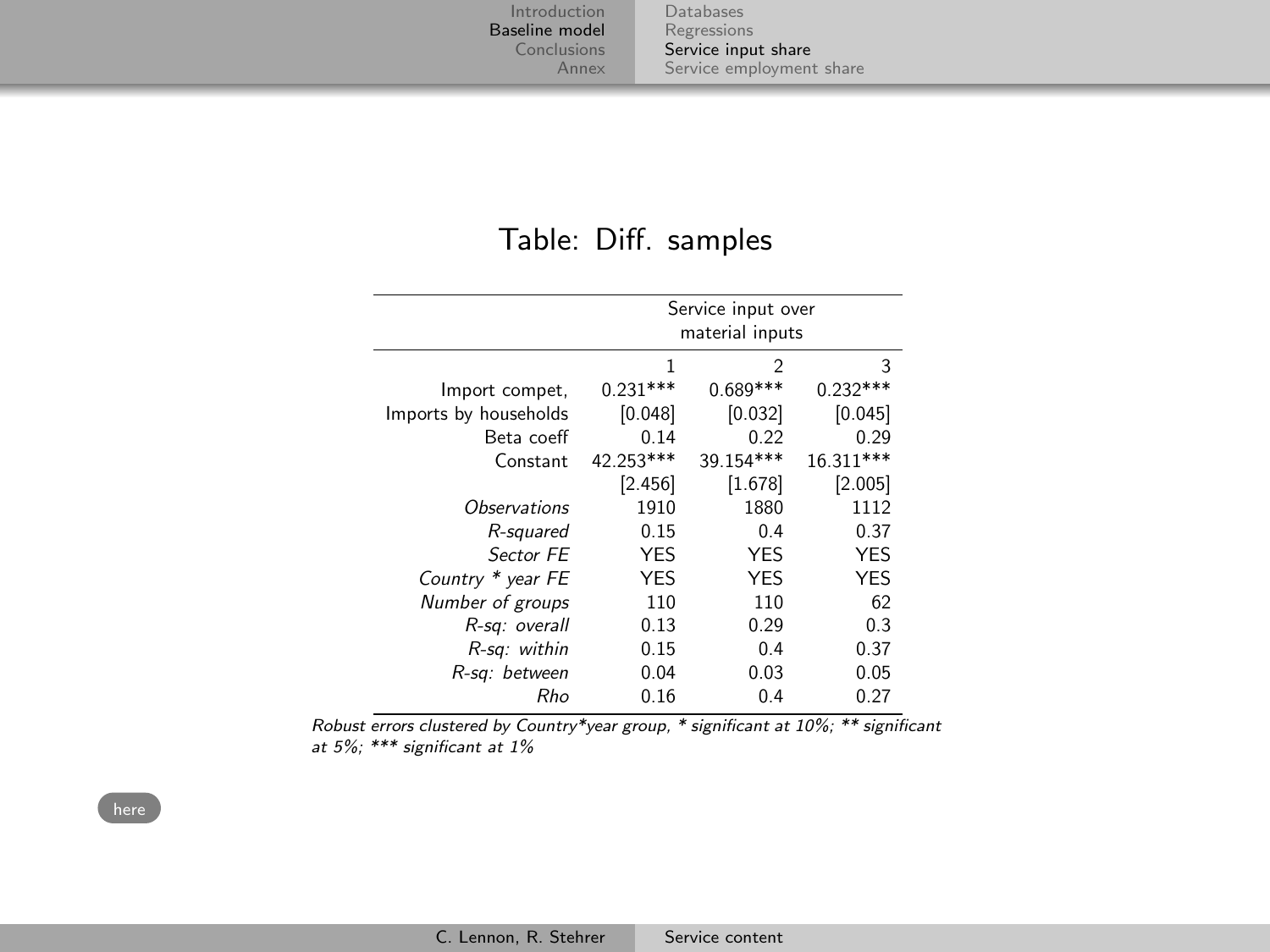[Databases](#page-7-0) [Regressions](#page-13-0) [Service input share](#page-14-0) [Service employment share](#page-20-0)

## Which Sectors

### <span id="page-19-0"></span><sup>1</sup> Manufacturing

- Pulp, paper, paper products, printing and publishing
- Wood and products of wood and cork
- Textiles, textile products, leather and footwear
- <sup>2</sup> Services
	- Other Business Activities (professional services, marketing ..)

[here](#page-13-1)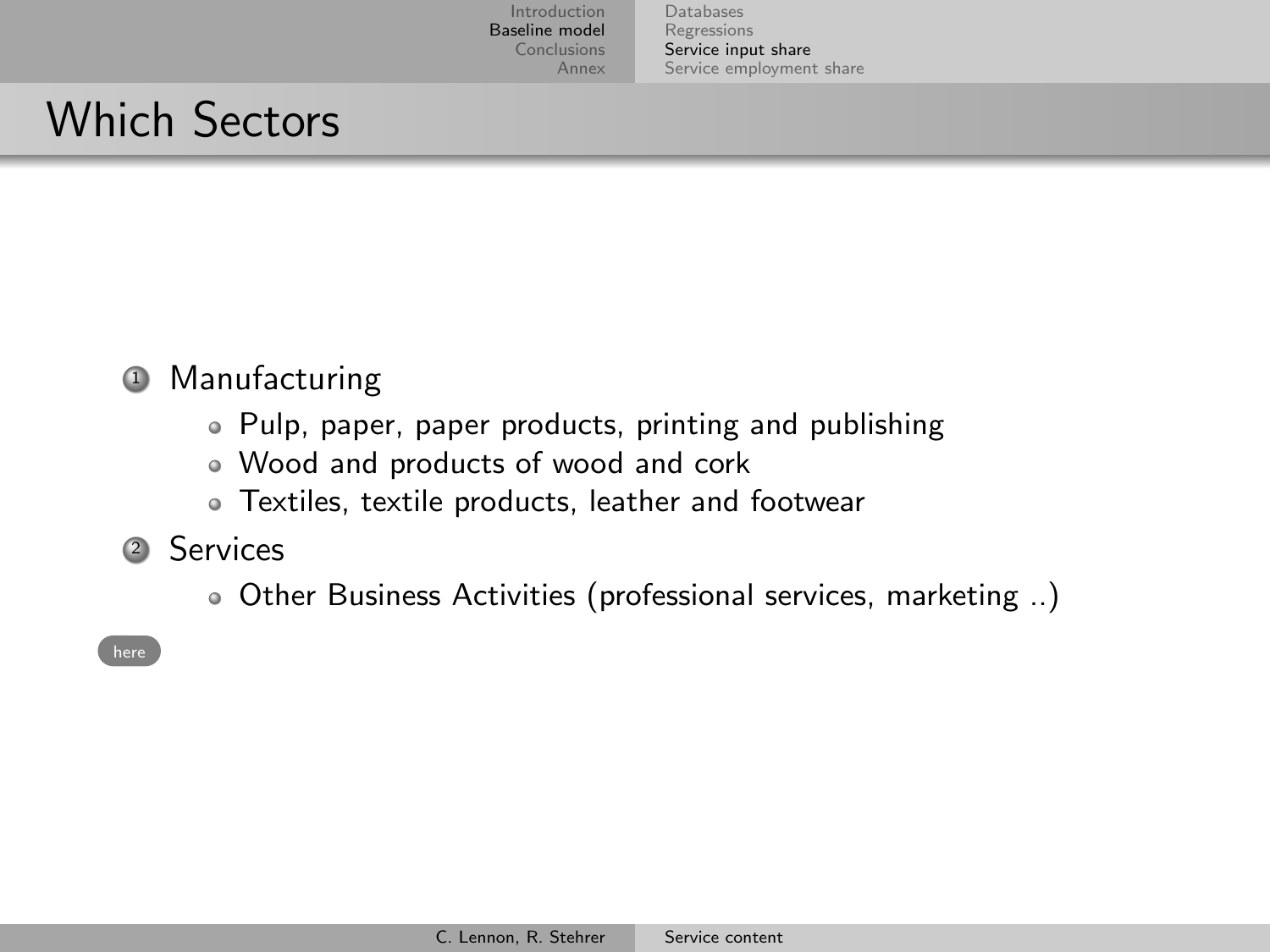<span id="page-20-0"></span>[Databases](#page-7-0) [Regressions](#page-13-0) [Service input share](#page-14-0) [Service employment share](#page-20-0)

### Service employment share

<span id="page-20-1"></span>

| Service employment share                                         |               |                                                                                                   |
|------------------------------------------------------------------|---------------|---------------------------------------------------------------------------------------------------|
| Competition in<br>manufacturing $\Uparrow$<br>Import competition | $\Rightarrow$ | Service share in employment<br>↑ Customer services<br>介 R&D<br>$\Uparrow$ Transport and logistics |
|                                                                  |               | Production                                                                                        |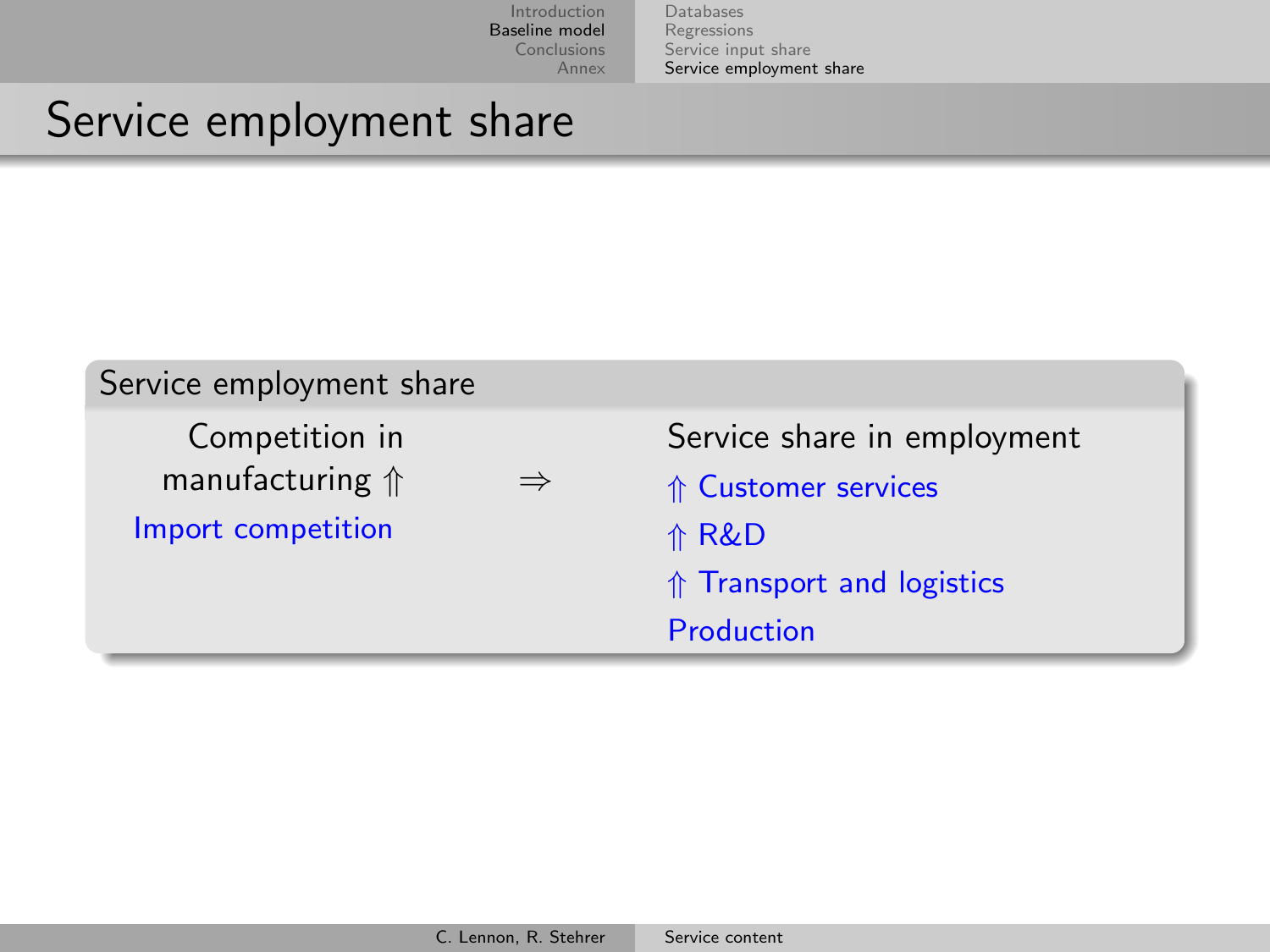[Databases](#page-7-0) [Regressions](#page-13-0) [Service input share](#page-14-0) [Service employment share](#page-20-0)

#### Table: Share in total employment

| Dep. Var :<br>Indep. Var:                                         |                              | Service share in total employment<br>Import comp (imports by Households) |                            |                              |                               |                                                                 |                          |                              |
|-------------------------------------------------------------------|------------------------------|--------------------------------------------------------------------------|----------------------------|------------------------------|-------------------------------|-----------------------------------------------------------------|--------------------------|------------------------------|
|                                                                   | all obs.<br>Beta<br>coeff.   |                                                                          | Obs.                       | $R-2$                        | 2005<br><b>Beta</b><br>coeff. |                                                                 | Obs.                     | $R-2$                        |
| Customer services<br>R&D<br>Transport and logistics<br>Production | 0.25<br>0.22<br>0.09<br>0.03 | $1.056***$<br>$0.972***$<br>$1.027**$<br>0.463                           | 786<br>1001<br>974<br>1034 | 0.44<br>0.68<br>0.42<br>0.68 | 0.34<br>0.3<br>0.15<br>0.04   | $1.920***$<br>$0.926***$<br>$1.463***$<br>0.896                 | 325<br>400<br>389<br>404 | 0.56<br>0.71<br>0.49<br>0.72 |
|                                                                   |                              |                                                                          |                            |                              |                               | Model: country, sector and year FE Model: country and sector FE |                          |                              |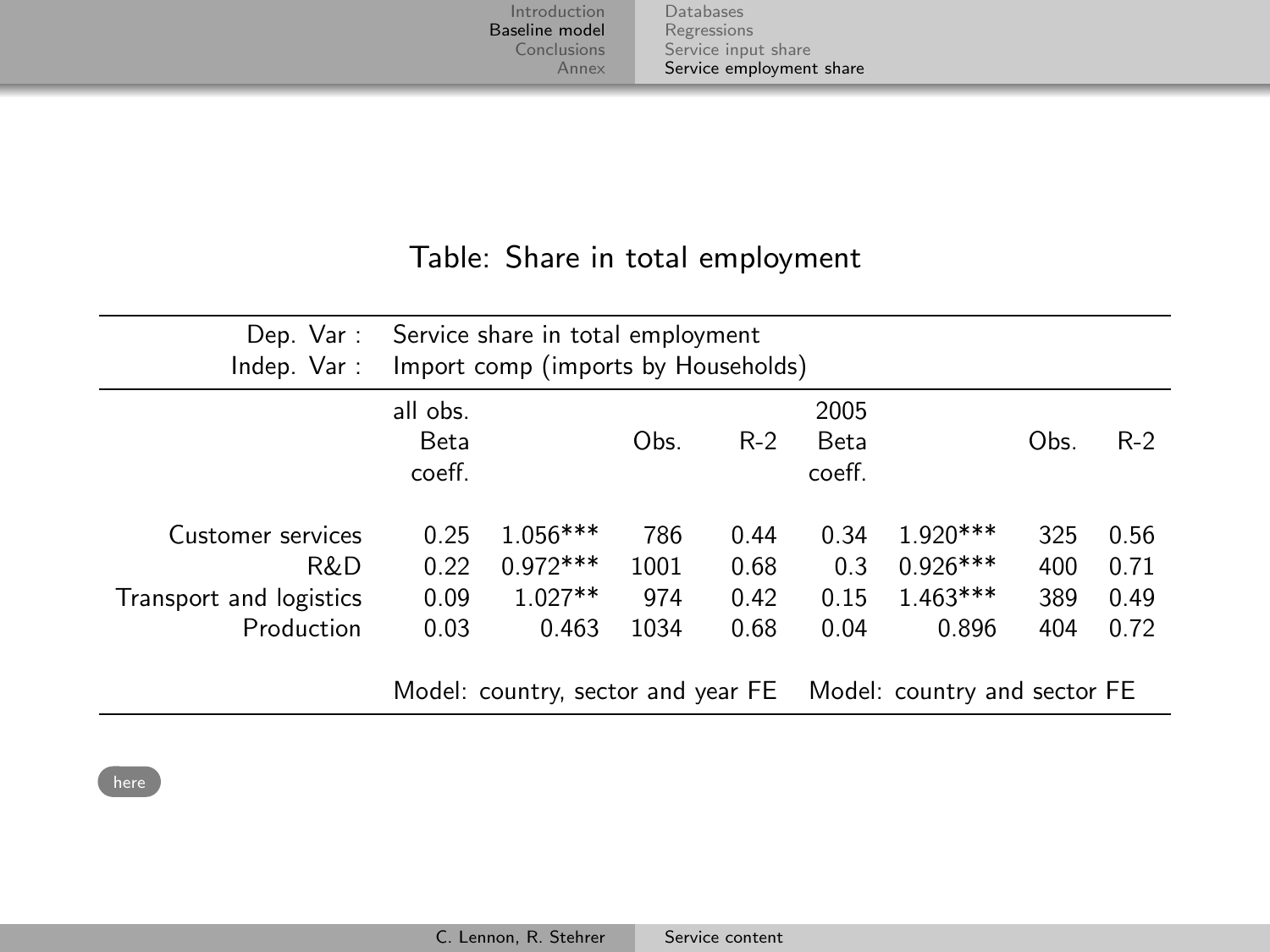## **Conclusions**

### <span id="page-22-1"></span>Positive relationship between the **service content** of manufactured goods and competition in manufacturing

Robust to...

- Different measures of service content
- Different measures of competition
- Different sets of FE
- <span id="page-22-0"></span>Different samples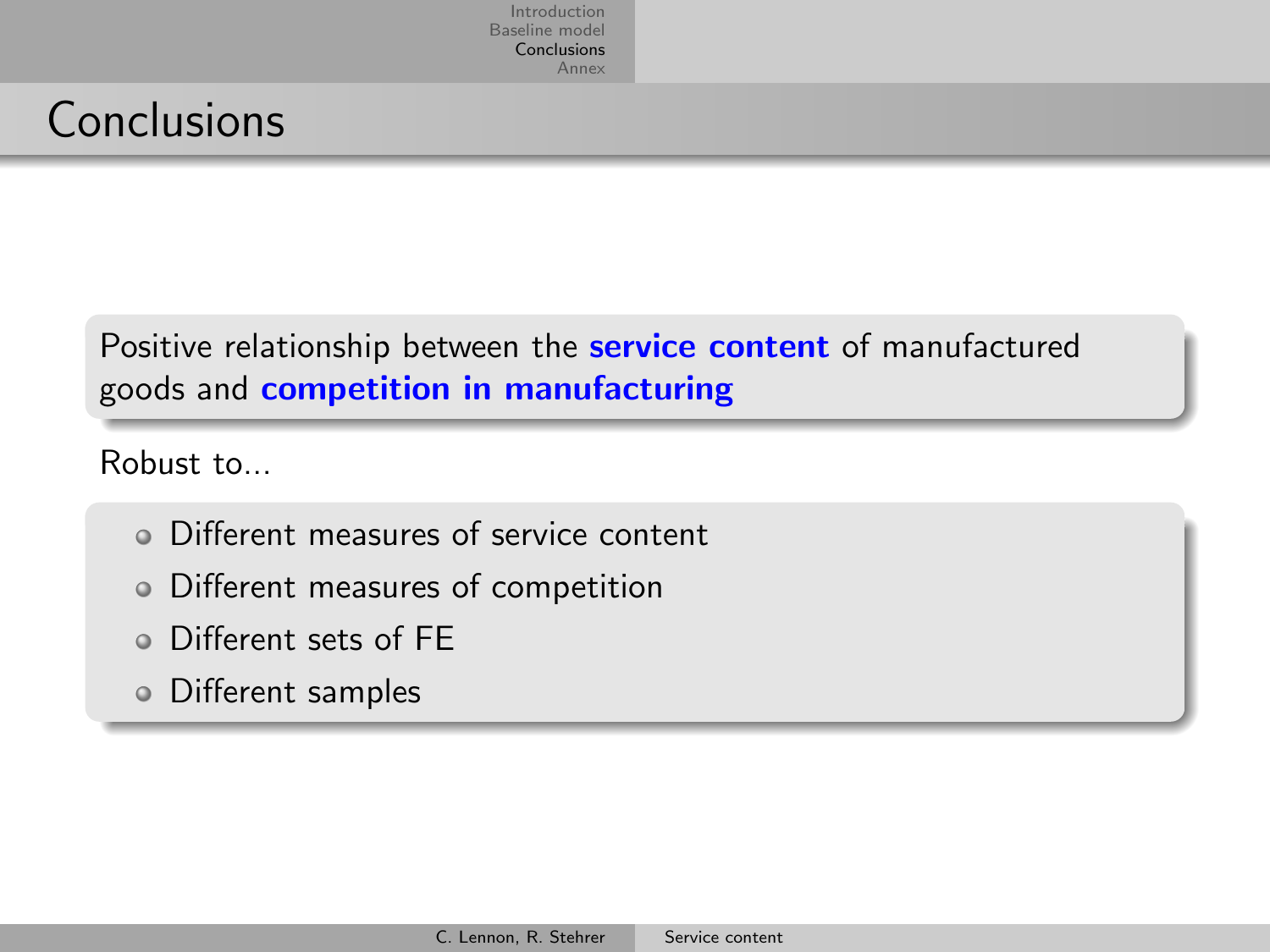### **Conclusions**

Need for further investigation

- Analytical framework
	- o Industrial Organization: bundling, quality, advertisement.
- More work on the occupation database.
- Causality (explore other databases WIOD)

#### Implications

- explanation for the increasing role played by services in national economies
- measures to increase competition do not necessarily lead to more competitive markets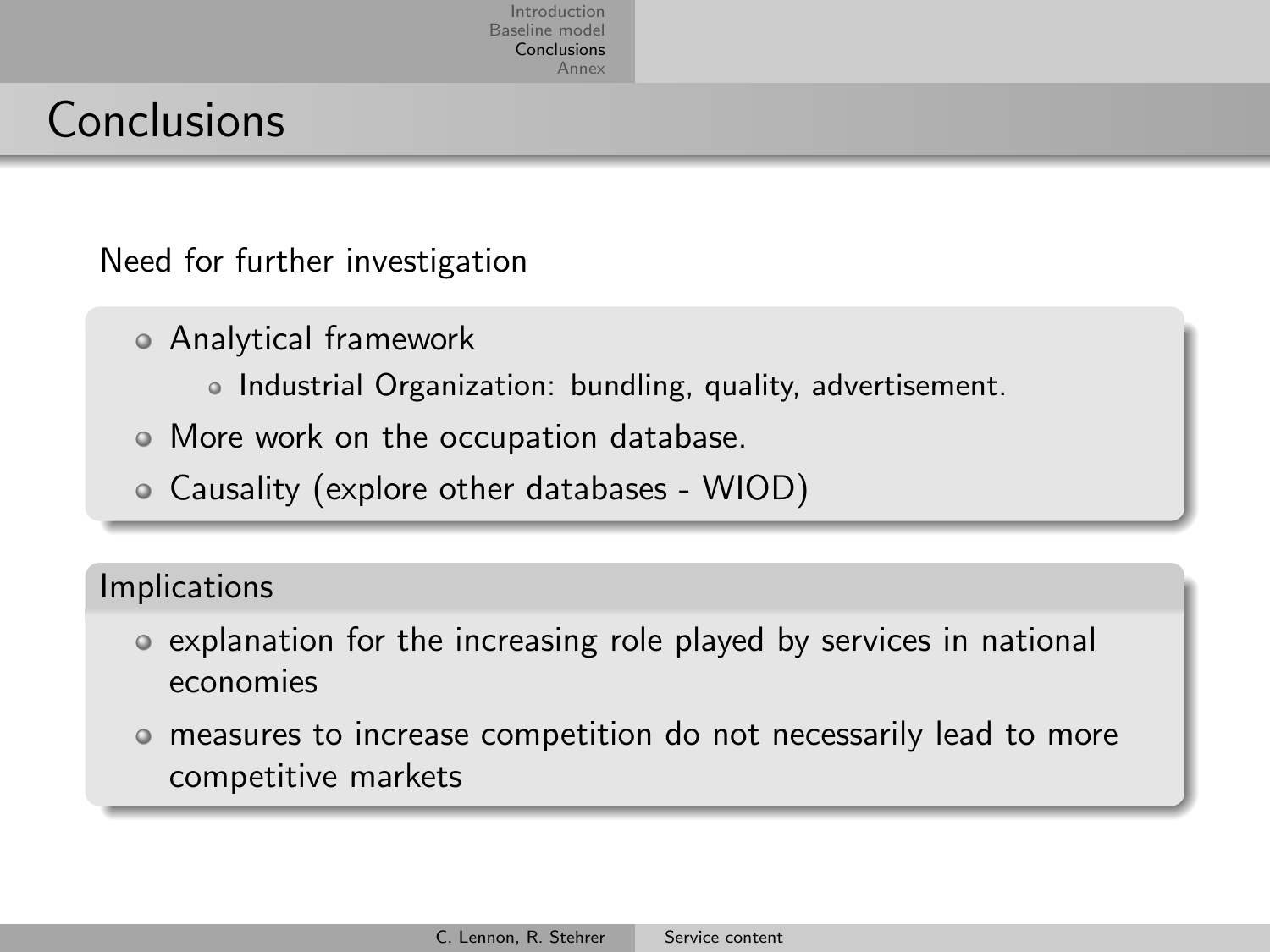# <span id="page-24-0"></span>Annex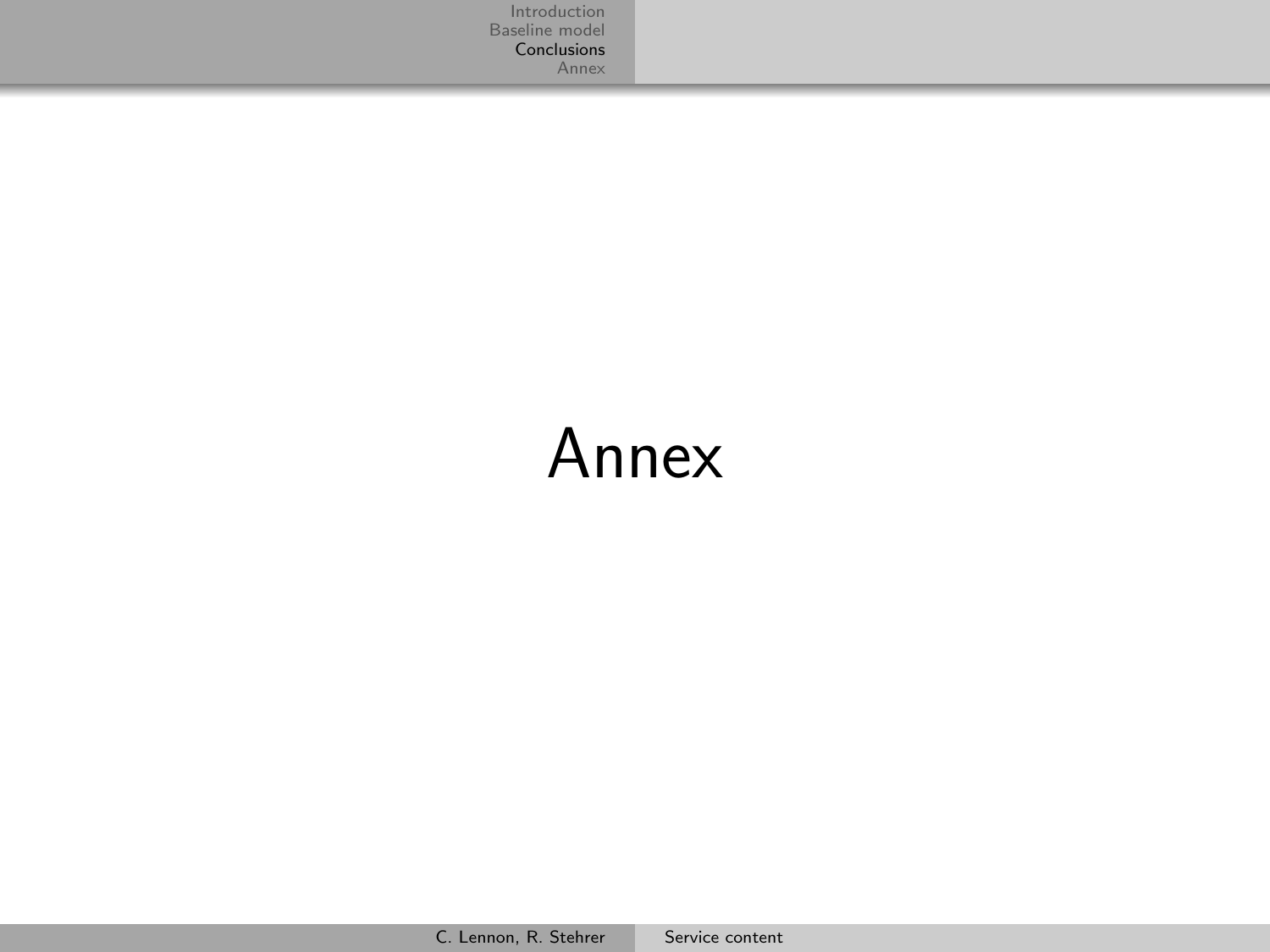### <span id="page-25-0"></span>Table: Countries IO (42)

| High<br>income:<br>OECD |            | High<br>income: | Lower<br>middle | Upper<br>middle |
|-------------------------|------------|-----------------|-----------------|-----------------|
|                         |            | nonOECD         | income          | income          |
| 26                      |            | 3               | 3               | 10              |
| AUS                     | HUN        | EST             | CHN             | ARG             |
| AUT                     | IRL        | ISR             | IDN             | BRA             |
| BEL                     | ITA        | <b>SVN</b>      | IND             | CHL             |
| CAN                     | JPN.       |                 |                 | MEX             |
| CHE                     | KOR        |                 |                 | POL             |
| <b>CZE</b>              | LUX        |                 |                 | ROU             |
| DEU                     | NLD        |                 |                 | RUS             |
| DNK                     | <b>NOR</b> |                 |                 | TUR             |
| ESP                     | NZL        |                 |                 | ZAF             |
| FIN                     | PRT        |                 |                 | <b>TWN</b>      |
| FRA                     | SVK        |                 |                 |                 |
| GBR                     | <b>SWE</b> |                 |                 |                 |
| GRC.                    | USA        |                 |                 |                 |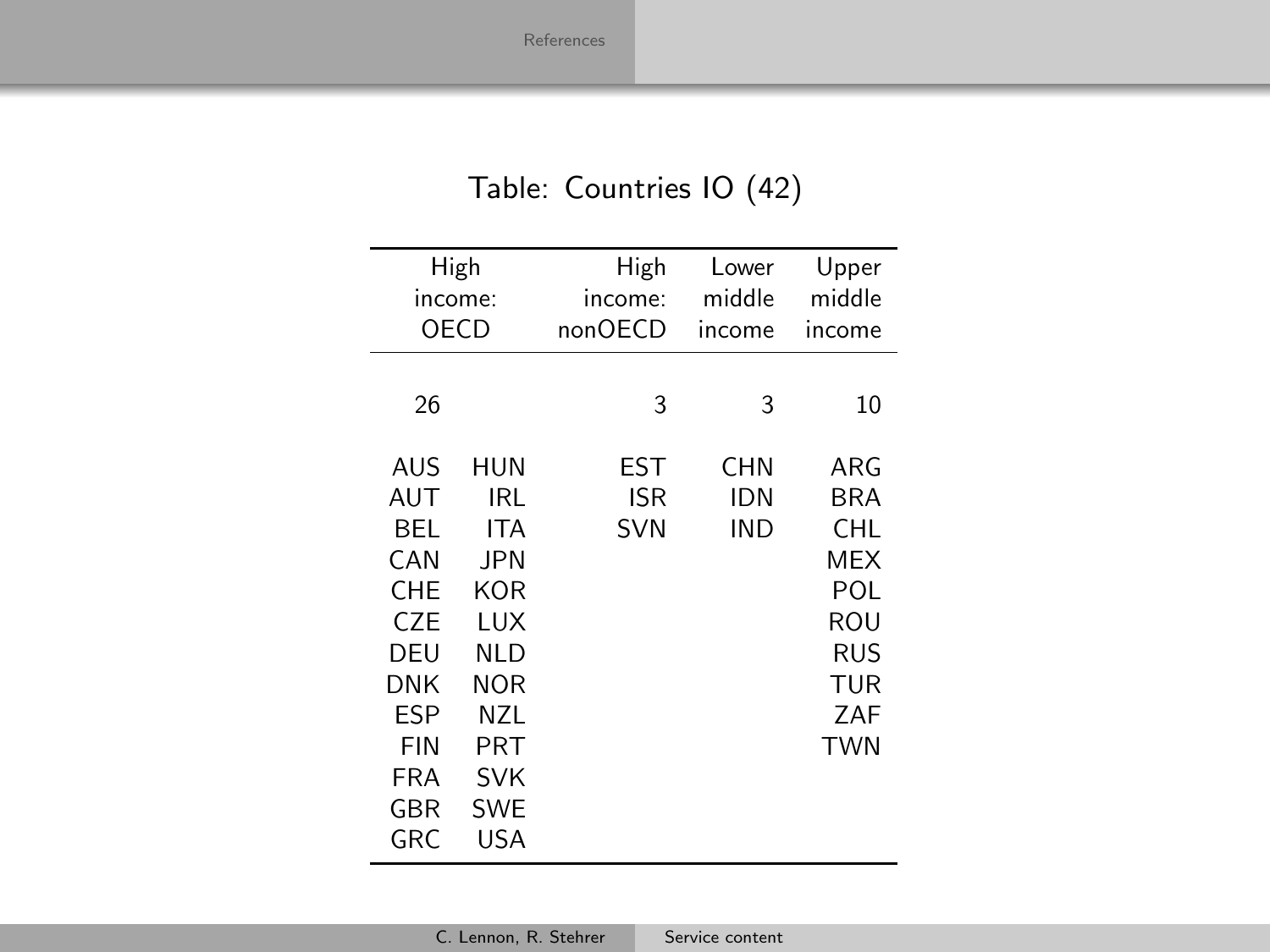### Table: Countries IO (22)

| 22         |            |  |  |  |  |
|------------|------------|--|--|--|--|
| AUT        | HUN        |  |  |  |  |
| BEL        | ITA        |  |  |  |  |
| CZE        | <b>JPN</b> |  |  |  |  |
| DEU        | LUX        |  |  |  |  |
| DNK        | NI D       |  |  |  |  |
| FSP        | PRT        |  |  |  |  |
| <b>FST</b> | ROU        |  |  |  |  |
| FIN        | SVK        |  |  |  |  |
| FRA        | <b>SVN</b> |  |  |  |  |
| GBR        | TUR        |  |  |  |  |
| GRC        | TWN        |  |  |  |  |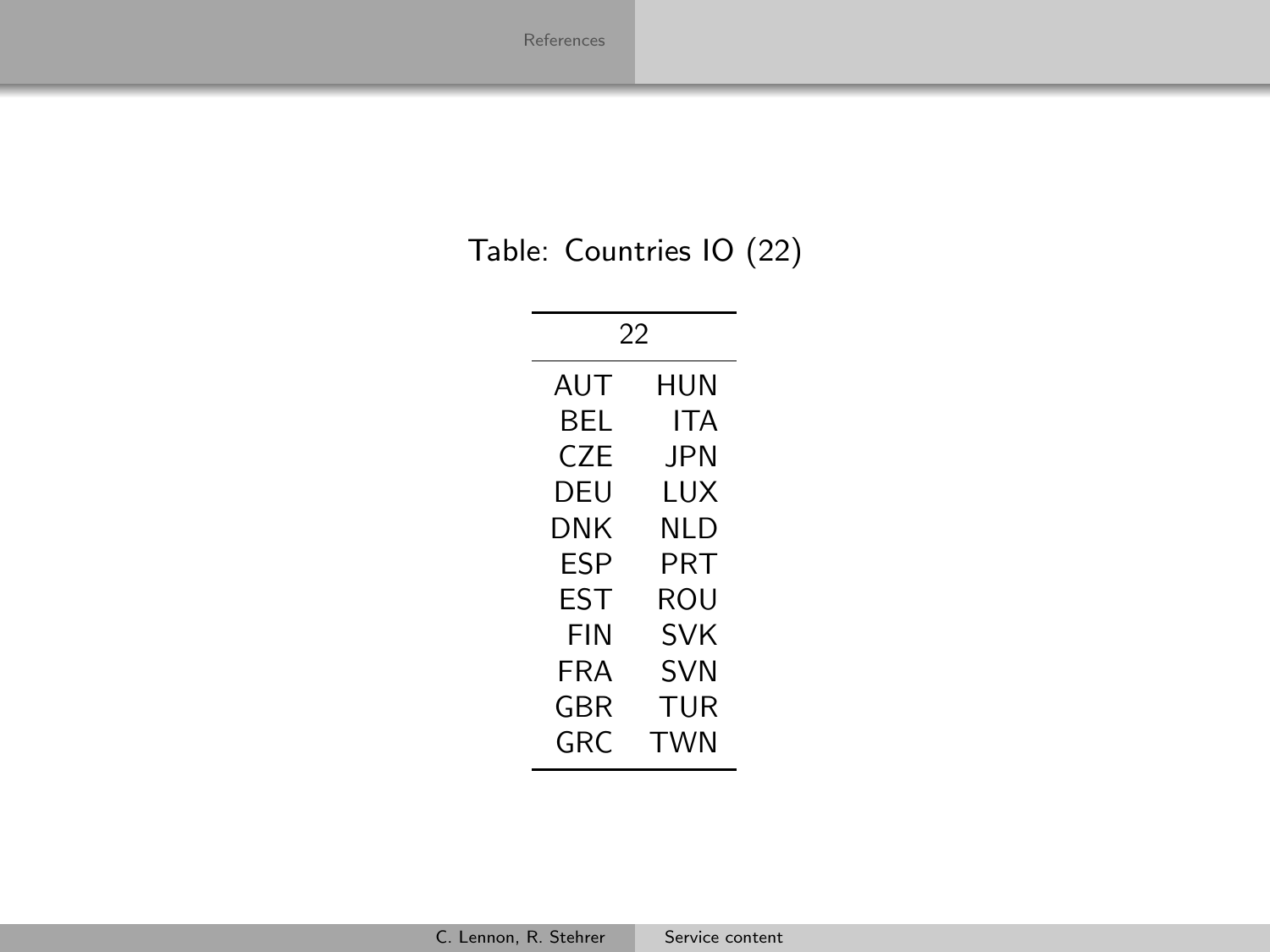### Table: Countries (occupation )

| Countries<br>(occupation)<br>29                                                                        |                                                                                                                            |  |
|--------------------------------------------------------------------------------------------------------|----------------------------------------------------------------------------------------------------------------------------|--|
| AUT<br>BEL<br>BGR<br>CHE<br>CYP<br>CZE<br>DEU<br>DNK<br>ESP<br>EST<br>FIN<br>FRA<br>GBR<br>GRC.<br>HUN | IRL<br>ITA<br>LTU<br>LUX<br>LVA<br>MLT<br>NLD<br>NOR<br>POL<br><b>PRT</b><br>ROU<br><b>SVK</b><br><b>SVN</b><br><b>SWE</b> |  |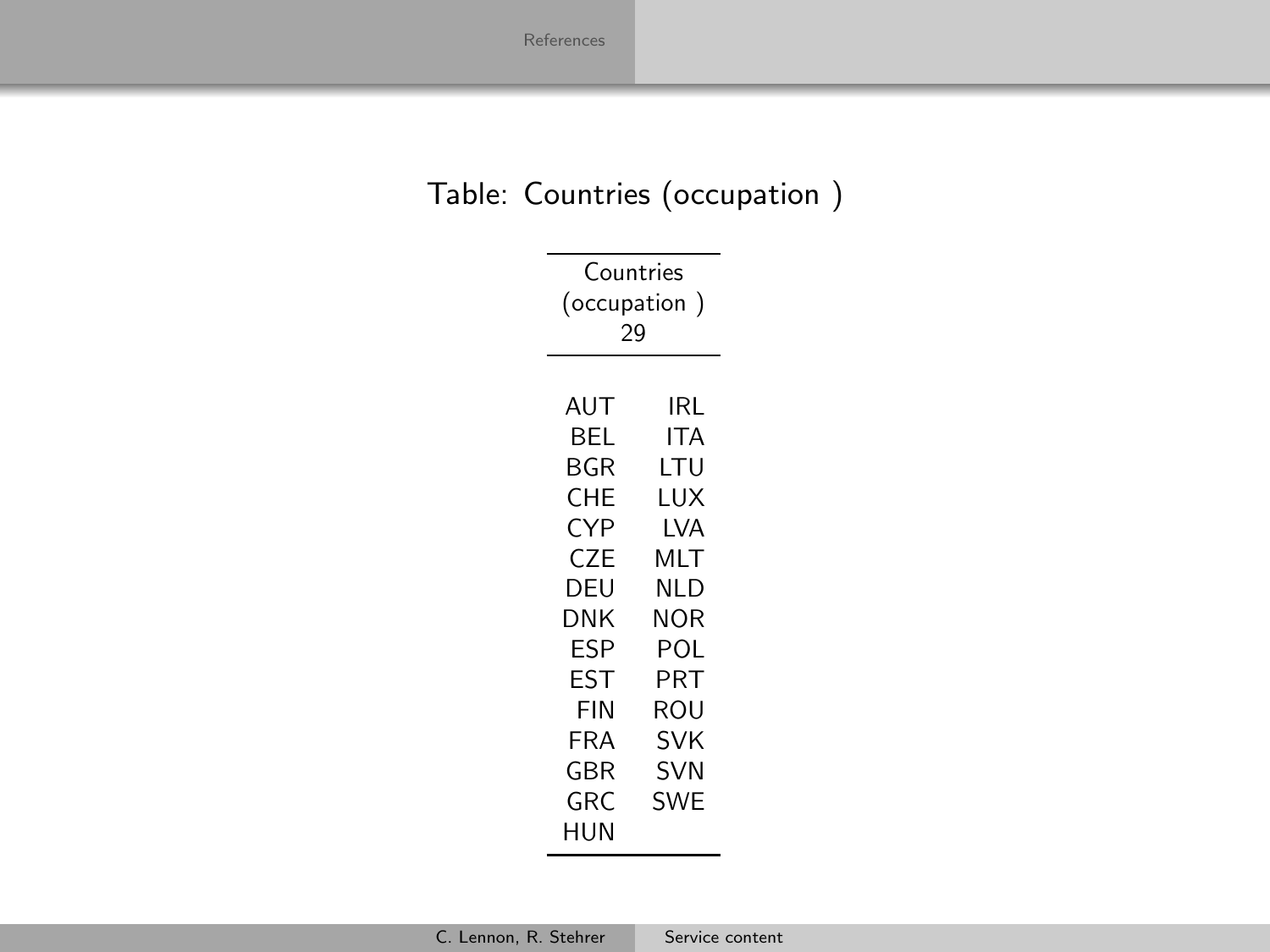### Table: Sectors' classification (NACE)

| Manufacturing (18)                                       | Services (10)                       |
|----------------------------------------------------------|-------------------------------------|
| Food products, beverages and tobacco                     | Wholesale and retail trade; repairs |
| Textiles, textile products, leather and footwear         | Hotels and restaurants              |
| Wood and products of wood and cork                       | Transport and storage               |
| Pulp, paper, paper products, printing and publishing     | Post and telecommunications         |
| Coke, refined petroleum products and nuclear fuel        | Finance and insurance               |
| Chemicals and chemical products                          | Real estate activities              |
| Rubber and plastics products                             | Renting of machinery and equipment  |
| Other non-metallic mineral products                      | Computer and related activities     |
| <b>Basic metals</b>                                      | Research and development            |
| Fabricated metal products except machinery and equipment | <b>Other Business Activities</b>    |
| Machinery and equipment n.e.c                            |                                     |
| Office, accounting and computing machinery               |                                     |
| Electrical machinery and apparatus n.e.c                 |                                     |
| Radio, television and communication equipment            |                                     |
| Medical, precision and optical instruments               |                                     |
| Motor vehicles, trailers and semi-trailers               |                                     |
| Other transport equipment                                |                                     |
| Manufacturing n.e.c; recycling                           |                                     |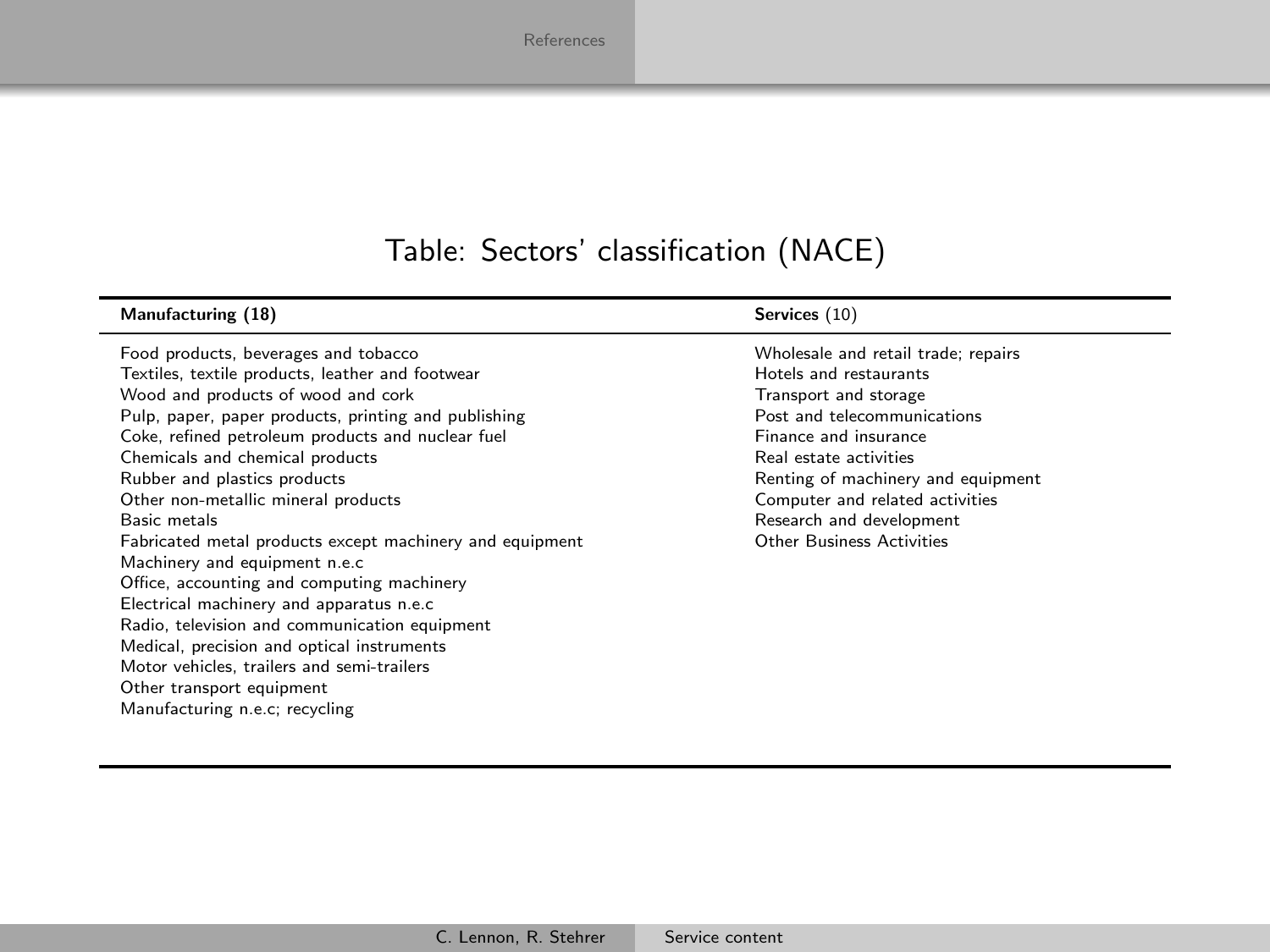#### Table: Service occupations

Customer services<br>
Business services agents and trade brokers<br>
Ship and aircraft con Business services agents and trade brokers Ship and aircraft controllers and technicians<br>Ship and tellers and related clerks Shapes Shapes Material-recording and transport clerks Cashiers, tellers and related clerks and the content of the Material-recording and transport clerks Client information clerks Client information clerks<br>
Fashion and other models<br>
Locomotive engine drivers and Shop, stall and market salespersons and demonstrators  $R\&D$ Physicists, chemists and related professionals Transport labourers and freight handlers Mathematicians, statisticians and related professionals Computing professionals Architects, engineers and related professionals Life science professionals Health professionals (except nursing) Physical and engineering science technicians Life science technicians and related associate professional

Locomotive engine drivers and related workers<br>Motor vehicle drivers Ships' deck crews and related workers